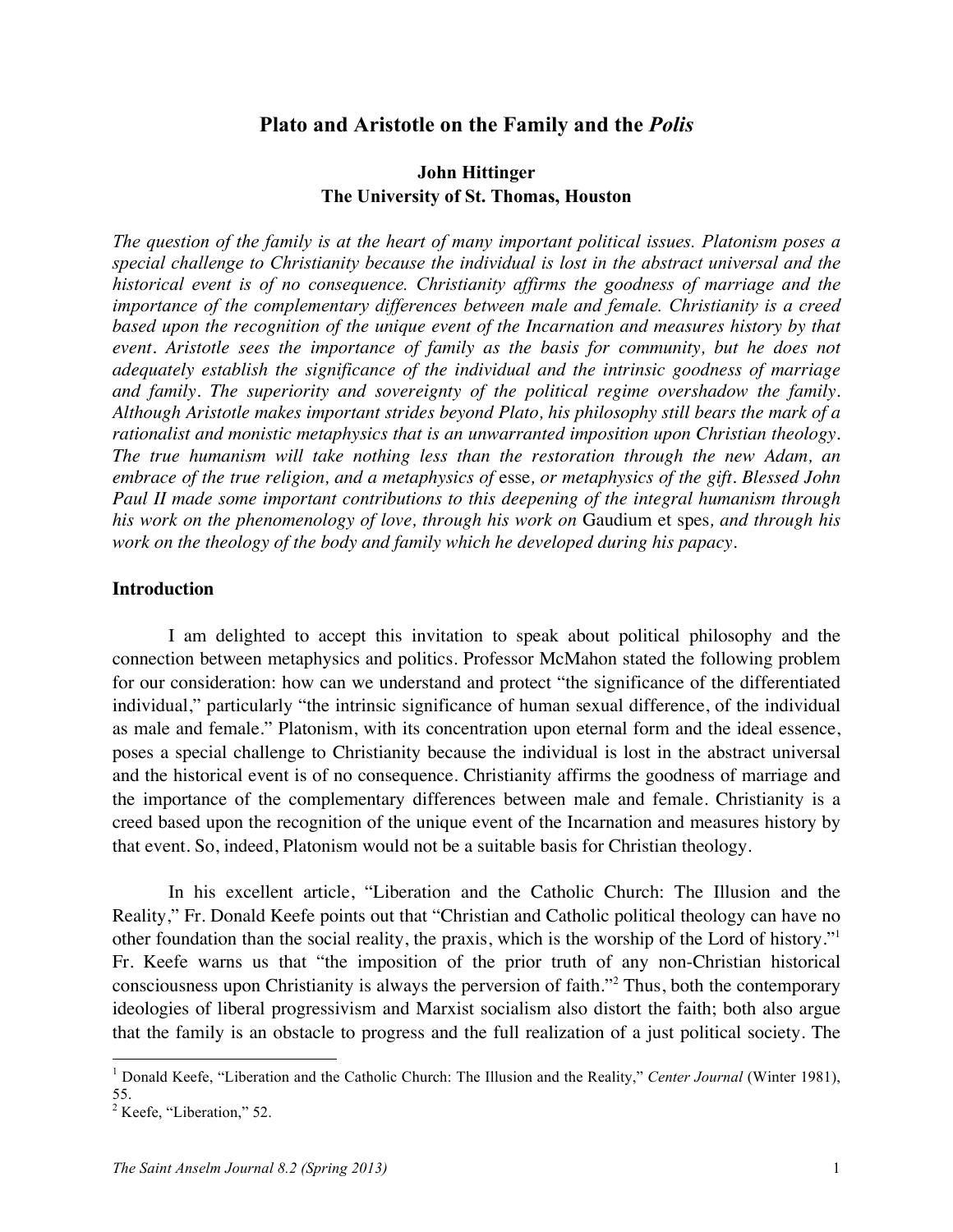political philosophy of Aristotle has served as an important resource for many thinkers to combat the errors and distortions of contemporary political philosophers such as Marx and Rawls. Indeed, the philosophy of Aristotle has been incorporated in much of Catholic social thinking, especially through the work of Thomas Aquinas and through the Thomistic revival of the twentieth century. Maritain, Simon, Rommen and others made extensive use of Aristotle's political philosophy. Thus, for this conference I immediately thought that the best approach to the problem posed by Professor McMahon would simply be to review his criticism of Plato's *Republic* in *Politics*, Book II. But in light of Fr. Keefe's penetrating account of Trinitarian theology I came to realize that we would be brought up short with such a strategy. For we see that Aristotle does not adequately establish the significance of the individual and the goodness of marriage and family. The superiority and sovereignty of the political regime overshadow the family. For although Aristotle makes important strides beyond Plato, his philosophy still bears the mark of a rationalist and monistic metaphysics that Father Keefe sees as an unwarranted imposition upon Christian theology. Among those impositions Father Keefe mentions "the fault of the Aristotelian sociology of the 'perfect society' so much relied upon by Scholastic thinkers."  $(54)$ .<sup>3</sup> This serves sufficient warning to the Aristotelian who would remove the speck from the eye of Plato and fail to see the beam in his own.

With that warning in mind, we have good reason to study the great dispute between Plato and Aristotle on the family and the *polis*, and I think that we would do well to make that dispute the focus of our conversation. First, both Plato and Aristotle reflected deeply upon the foundation and purpose of the political society. Their different but complementary accounts of the regime are helpful for understanding political phenomena, and their accounts are illustrative of the metaphysical principles they developed in other works. It is helpful in this case to take a more indirect look at metaphysical principles. The question of the family is at the heart of many important political questions. The debate concerning the status of the family in the *polis* is due to their differences in method and metaphysics. As in the famous picture of Raphael, "The School of Athens," Plato points upwards towards the heavens while Aristotle spreads his hand downwards over the earth. So Plato wishes to discover the form of justice, the perfect city in speech, and he readily abandons the realm of becoming. The family, more concretely rooted in the things of the earth and the realm of becoming, suffers as a result. His analysis of regimes begins with the kingship of the wise and finds all subsequent regimes deficient, from timocracy, oligarchy, democracy to tyranny. Aristotle, hand spread out over the earth, discovers the true origin and fourfold explanation of existing cities and therefore revels in particular instantiations and the inner differentiation of concrete things. The family receives a very positive treatment; for his analysis of regimes he looks through many particular constitutions and discovers the six-fold classification of three good and three bad regimes. It was inevitable that Aristotle would find a

<sup>&</sup>lt;sup>3</sup> Keefe, "Liberation," 52. "Whereas in pagan wisdom the logic of such monisms immediately generated sets of corresponding dualisms between primordial principles, permanently irreconcilable, of unity and multiplicity." Donald J. Keefe, *Covenantal Theology: The Eucharistic Order of History*, 2 vols. in 1 (Novato, CA: Presidio, 1996), 5; "Either one permits the monist logic, whether of Plato or Aristotle, to have its head in a true autonomy of reason as contemporary science and humanism seem desirous of doing . . . " (8).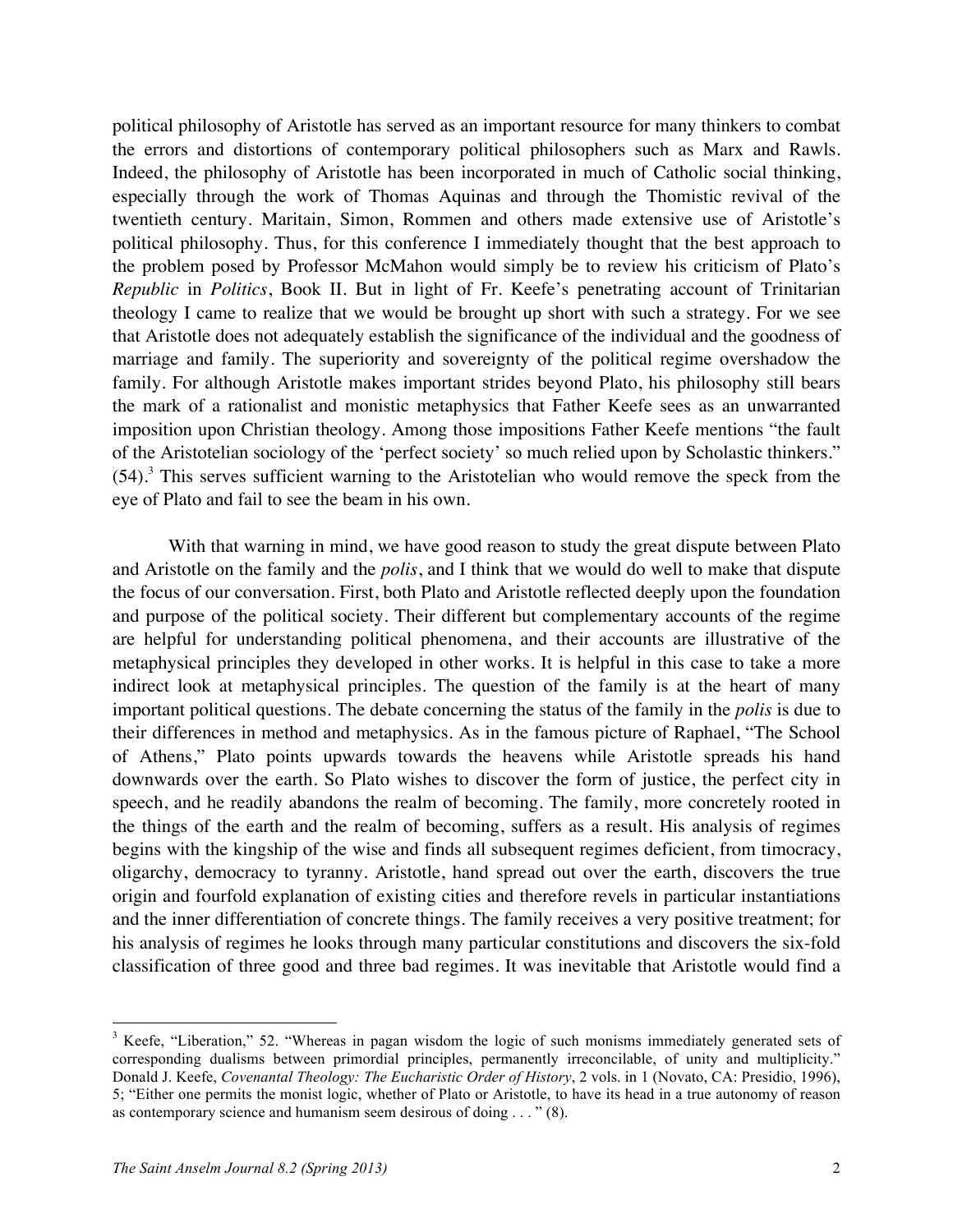quarrel with his former teacher. The issue of the family and property was just such a place to find it.

The family represents nature in its clearest manifestation. The mutual attraction of the male and female, the veneration of the power of fertility and procreation, and the enduring social form of the family plant it squarely in the middle of political society. The family is said to be the basic cell of all human society, the primary association of human beings. The mutual influence and inevitable tensions of the family and the *polis* extend throughout the political philosophy of Plato and Aristotle. On the one hand, the *polis* must draw upon the naturalness of the family for its own legitimacy and justification. Because the family is the prior and more fundamental form of association, the political association must be derived from its extension, development, or absorption. On the other hand, the city represents the excellence of human striving in its most conspicuous form. The family must join into the political association for its own protection, fulfillment, and endurance. Just how that mutual influence exerts itself and how the relationship between the family and city should be envisioned opens up one of the great debates of Greek philosophy. Plato paradoxically eliminates the family in attempting to appropriate its naturalness. Aristotle paradoxically preserves the family but projects a perfect society or a self-sufficient association whose end or purpose subverts the fundamental significance of the family.

A re-examination of the dispute between Plato and Aristotle on the family and the *polis* will provide many benefits. First, it will help us to highlight the peculiar danger of Platonism as a political philosophy and the snares of its metaphysical vision of the idea. Second, we have much to learn from Aristotle's appreciation of natural purpose and the levels of perfection of the human person in society. There is a long-standing renewal of interest in the ancient political philosophy and the problem of the ancients and moderns. This is due in part to concerns about the loss of the notion of nature and purpose, the neglect of virtue, and the absence of moderation and respect for limits of political power. We fear the "Abolition of Man" and the onset of tyranny as the crisis of our time.4 As C. S. Lewis has so well explained in *Abolition of Man*, mastery of nature means mastery of some men over men. Technology has brought us to the brink of destruction through war; it has unleashed great new possibilities for the degradation of human beings; it has despoiled the environment. It has allowed the tyrant's fist to hammer harder on the vulnerabilities of human beings through the media, mass brainwashing, and means of espionage and terror. We have abandoned ancient principles of moral education and now wonder where to turn to find the moral wisdom to guide the great power which we have unleashed. Lewis is not unique in wondering whether some kind of repentance or return to ancient philosophy may be in order. The return to the ancient is a way to recover a sense of nature. Will the ancient philosophy really provide a sufficient basis for the restoration of the dignity of the human being and the defense of freedom? Will the recovery of political wisdom suffice? Are the principles of nature the solution for our woes?

 <sup>4</sup> C. S. Lewis, *The Abolition of Man* (Macmillan, 1947); Leo Strauss, "The Crisis of our Time" in Harold J. Spaeth, *The Predicament of Modern Politics* (University of Detroit Press, 1964).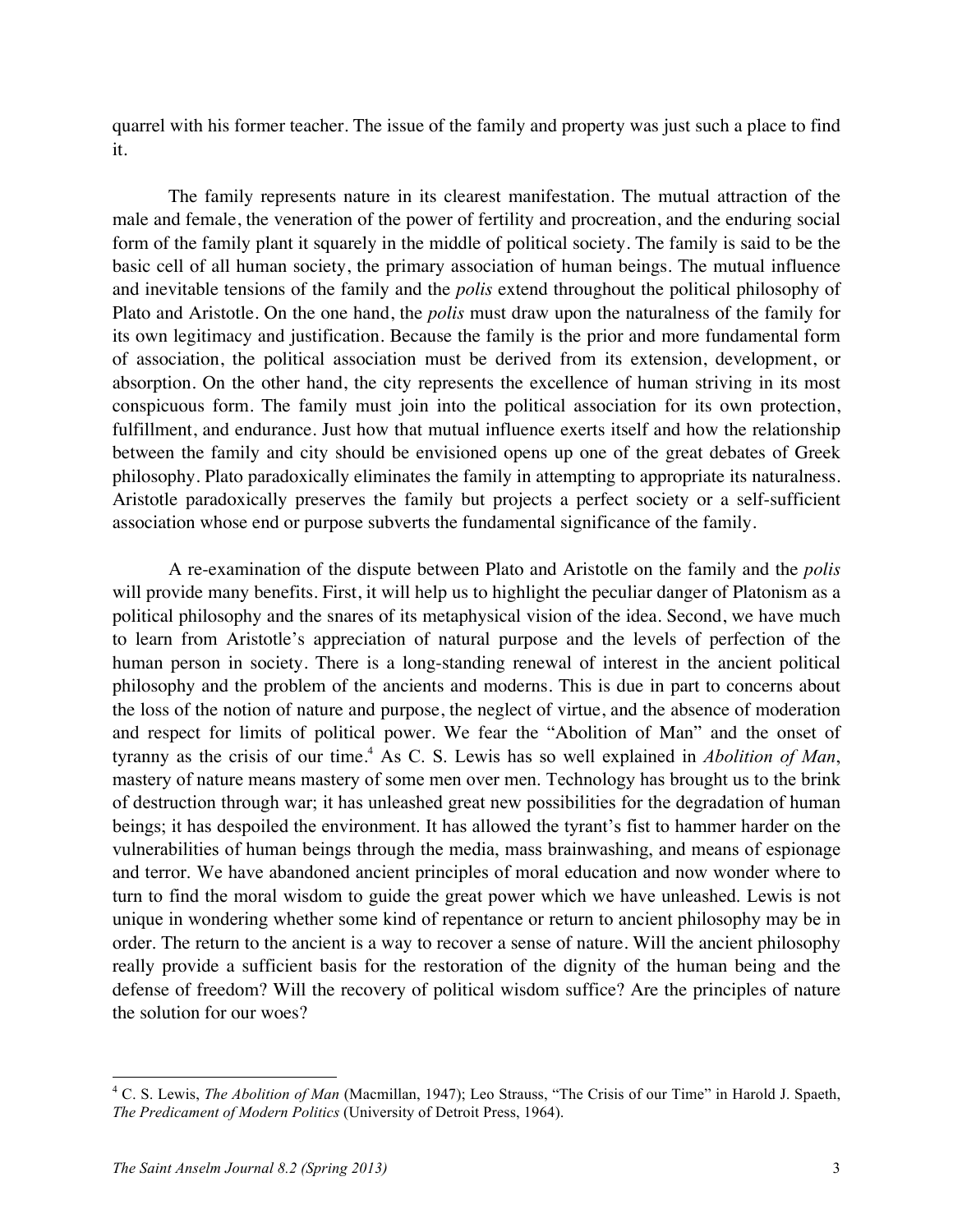Fr. Keefe challenges us to see that the source of the problem lies in Greek political philosophy as a whole, not Platonism alone. In addition, we can learn from the historical achievements and failures of Greece and Rome that the love of wisdom, the praise of the virtues, and the respect for nature do not suffice for the achievement of freedom and the restoration of human dignity. Plato and Aristotle could not save Athens from its folly, nor could Cicero save the republic. In the *City of God*, Augustine documents in great detail the problem of pagan political order and the various strengths and shortcomings of their virtues. We also learn from history that Christianity has been the source for the development of a rich social order. As Keefe rightly says:

Out of that worship, in which the gift is appropriated by the people of God, a new understanding of the dignity and meaning of our humanity has entered the world, against an enormous resistance—the resistance which is our fallenness, our fear and dread of our own reality, our own history, our own freedom and responsibility. Over the nineteen hundred and fifty years of this Eucharistic worship, the pagan despair of human worth has been pushed back, not by theory, not by law, not by charismatic leadership, but by the continual and cumulative appropriation by the people in the pews of the reality which is given them in this worship. It is this dawning consciousness of the reality of dignity and freedom which has been and continues to be the one principle of novelty and ferment in the world: it is this which church doctrine and law and mission articulate and defend and propagate, but do not create. This slow, often hesitant, often betrayed but finally irreversible and indefeasible history of our common salvation is at the same time the entry of every human being informed by that worship into that realm of responsibility for a uniquely personal concreation of the kingdom of Christ; it is an acceptance of personal responsibility for the future which bars as sinful, as a rejection of the good creation, every resubmergence of that individual into the anonymity of a faceless mass and a featureless, meaningless present.<sup>5</sup>

Truly to avoid the abolition of man, we will need both nature and grace, faith and reason. Let's begin with the philosophical understanding of the family and the *polis*.

## **On Platonic Political Philosophy**

To be fair to Plato, it is important to place the proposal for the community of women and children in the context of the elaborate dialogue, *The Republic: On Justice*. The dialogue opens with the challenge posed by the sophist, Thrasymachus: Is justice by nature or by convention? He makes the case that justice conflicts with our natural desires and that its origins lie in a contract made for mutual benefit and the protection of the weak. Socrates builds up the various

<sup>&</sup>lt;sup>5</sup> Keefe, "Liberation," 55-56. Also, "In this moment of appropriation and conversion, we enter into our personal history through the recognition and affirmation of our personal truth, our union with Christ . . . in this worship, the personal appropriation of truth, of freedom, of responsibility and of community coincide in the only true historical consciousness, that of covenantal existence, existence in Christ" (Keefe, *Covenantal Theology*, 12).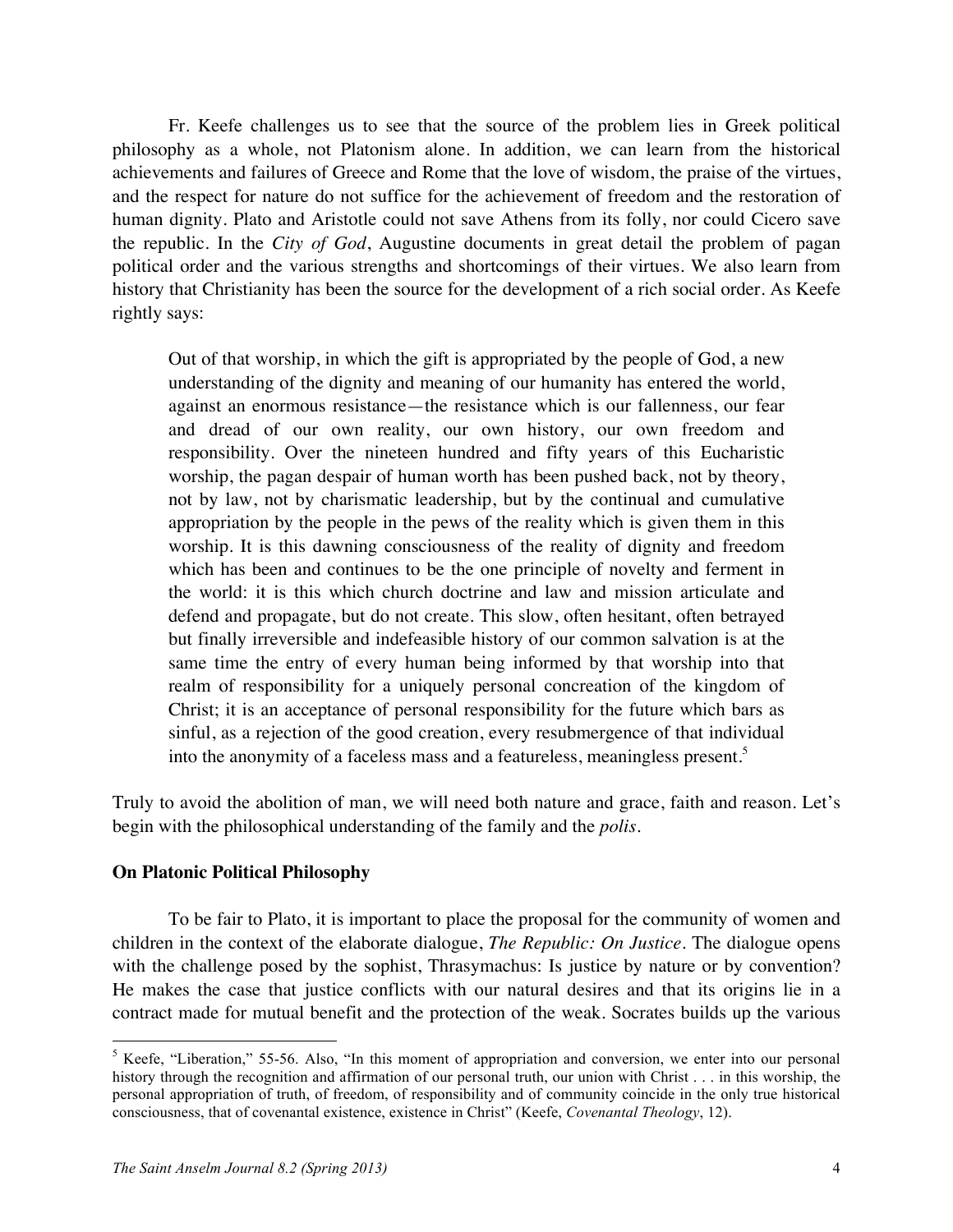layers of the city in speech in order to discover the nature of justice and to demonstrate against the sophists that a life of justice is superior to its opposite. The city in speech begins with the simple needs of the body; they add on the luxurious city to account for the diversity of interests and desires; and then they must "purge" the city in order to cultivate guardians. Justice is the right ordering of the soul in the city. It is accompanied by courage, temperance, and prudence. Justice as a right ordering of the soul is essential to human flourishing and tyranny is the misery of the soul. That is the context for all that transpires in the *Republic*. This is an important achievement in political philosophy. As George Parkin Grant explains: "In this account, justice is not a certain set of external political arrangements which are a useful means of the realization of our self-interests; it is the very inward harmony of human beings in terms of which they are able to calculate their self-interest properly. The outward regime mirrors what is inward among the dominant people of that regime, and vice versa. Within that account, justice could then be described as the calculation of self-interest, as long as it is understood that at the centre of that selfinterest is justice itself. For justice is the inward harmony which makes a self truly a self (or in more accurate language which today sounds archaic: Justice in its inward appearance is the harmony which makes the soul truly a soul."<sup>6</sup> Socrates pursues a theory of political order in order to display the soul. The city is the soul writ large. The city and the soul display three parts: the rulers, the guardians, and the workers; reason, spiritedness, and appetite.

The guardians prove to be a peculiar and troubling part of the city, as spiritedness is the troubling part of the soul. Spiritedness is a third part of the soul between desire and reason; it is a form of anger and it is connected to convictions of right and wrong. It is the key to moral education and the key to citizenship as such.<sup>7</sup> The Socratic definition of courage is intriguing: courage is the preservation of the opinions established by law and education about what is to be feared (*Republic* 429c). There is an additional reason for the importance of educating guardians in the *Republic*: to develop a better understanding of the relationship between spiritedness and courage, on the one hand, and reason and wisdom, on the other. How does one overcome fear of death and love of gain to develop a staunch courage ready to defend the city at all costs? First, there must be a suitable education. Courage depends upon an education by a regime concerning what is most important. Courage is primarily a matter of conviction and training. So there must also be imposed upon the guardian a strict way of life removing sources of temptation, especially property and money. (These are remarkably constant demands upon the military profession, to some degree, at all times and in all places. 8 ) The combination of the elaborate testing of the guardians to find who is most suitable is done so as to discern whether the guardian can hold on to the right convictions in the face of "robbery, bewitchment and force" (*Republic* 413b).

<sup>6</sup> George Parkin Grant, *English-Speaking Justice* (Notre Dame Press, 1985), 44-45. <sup>7</sup> On the middle part of the soul, see C. S. Lewis, *The Abolition of Man* (New York: Macmillan, 1947), chap. 1, "Men without Chests."

<sup>&</sup>lt;sup>8</sup> "The military man must forgo personal advantage, lucre, and prosperity." Samuel P. Huntington, "Military Mind," in M. Wakin, *War, Morality and the Military Profession*, 2nd edition (Boulder: Westview, 1986), 40. On the training of a good Marine, see the novel by Edwin McDowell, *To Keep Our Honor Clean*, (New York: Vanguard Press, 1980).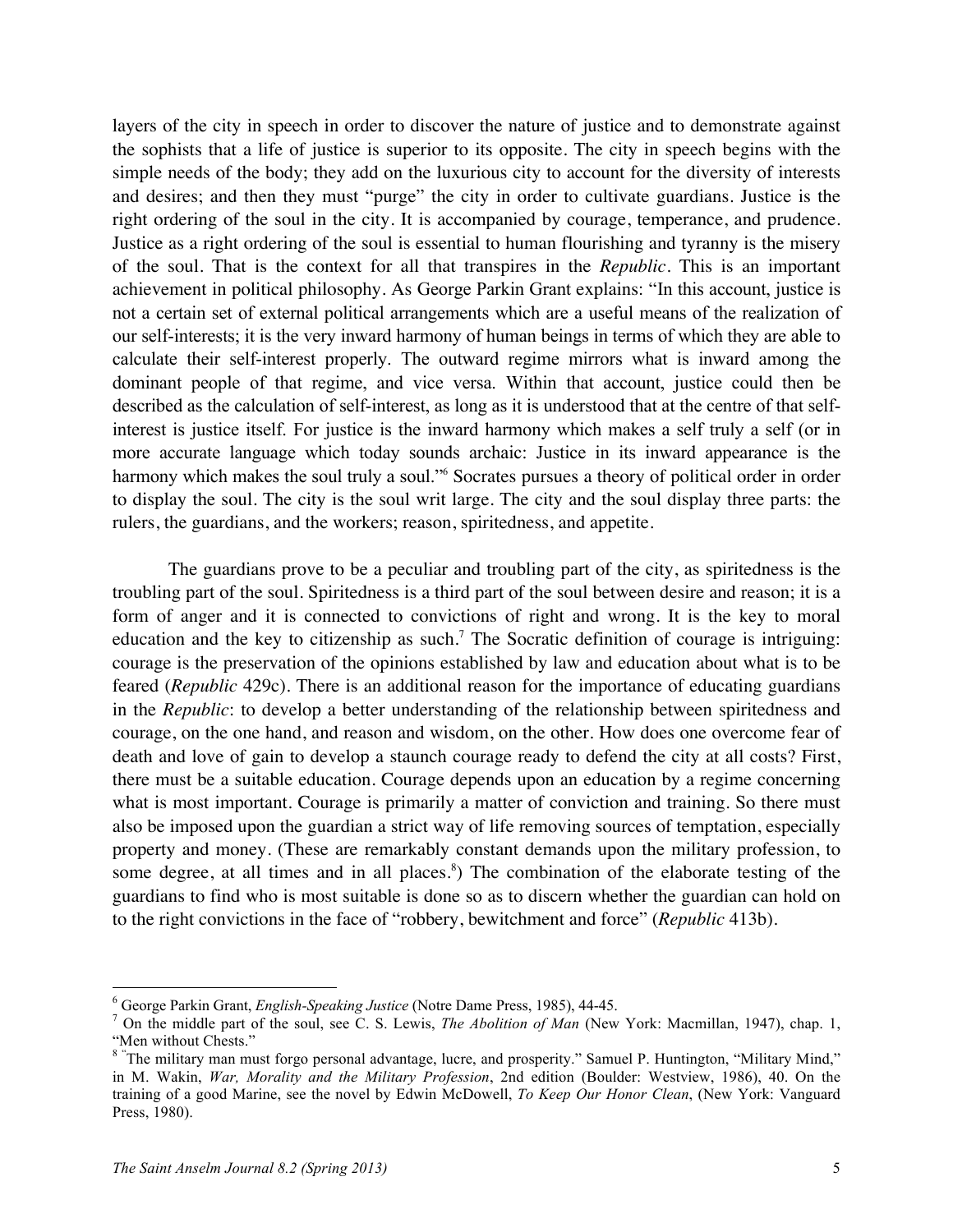In the course of the conversation about the guardians, it becomes clear that the understanding of the role of the family is radically transformed. The training strips away all private attachments and any sense of "one's own" so that the public good and the city itself are the object of one's affection. And the very idea of the family, the relationship of brother and sister, must be transferred to the city. Thus, this education requires a "noble lie." The lie consists of the story of common origins, within the earth. The noble lie appropriates the naturalness of the family and transfers it to the city. The citizens will be considered as brothers and sisters. It should lead the guardian (and any citizen as such) to "care more for the city and for one another" (*Republic* 415d).

Here we reach three great quandaries about guardianship, and indirectly about citizenship: are the guardians happy in light of their sacrifice, is it possible to produce and maintain such communal beings, and how much must be covered over and who does the covering? Is it really possible, and is it desirable, for individuals to give up property and family, surrender individual ambition and desire, and become indoctrinated? It is doubtful that Plato meant to say that an actual city should try such extreme measures. Some interpret this entire argument as a comic interlude and as constituted by a deliberate abstraction from the body.<sup>9</sup>

The section points towards the deeper issue concerning philosophy and the city. For if justice is primarily an ordering of the city and the soul, that is, if it is an inner harmony of the parts, not a matter of following rules or minding "external business,"<sup>10</sup> then justice presupposes a hierarchy of value within the city and the soul.<sup>11</sup> In addition, justice as well as courage requires the formation of the soul and inculcation of opinion. This is where Plato's solution requires a further element—in addition to the life of the guardian, we must also discover the life of the philosopher.<sup>12</sup> All of the virtues derive from speculative wisdom and depend upon external props or sources. The ideal of ordering in the soul sets the stage for the brilliant analysis of political regimes in terms of the degeneration of the soul from timocracy, oligarchy, democracy to tyranny. This allows the group to come to the salutary conclusion that the way of justice is preferable to the way of tyranny and injustice. For this purpose a city in speech is sufficient (592b).

Socrates must deal with objections brought against the perfect city in speech he has crafted. There are three objections, or "three waves" in opposition to the proposed just city (457b-d, 472a, 473c-d). The three points of opposition concern: 1) the equality of men and women, 2) the community of women and children, and 3) the rule of the philosopher king. Socrates suggests that the third wave is the largest wave and the most formidable, not the two objections about equality of women or the community of women and children. The paradox of the philosopher king is the idea that he clearly has the most interest in explaining and unraveling.

 <sup>9</sup> Alan Bloom, "Interpretive Essay," in *The Republic of Plato* (New York: Basic Books, 1968), and John Sallis, Being and Logos: The Way of Platonic Dialogue, (Chicago: Northwestern University Press, 1968).<br><sup>10</sup> See Republic, 443a-444a.<br><sup>11</sup> See Republic, 538c-e; 557b-562.<br><sup>12</sup> See Republic 486b, 500c; Apology 29b.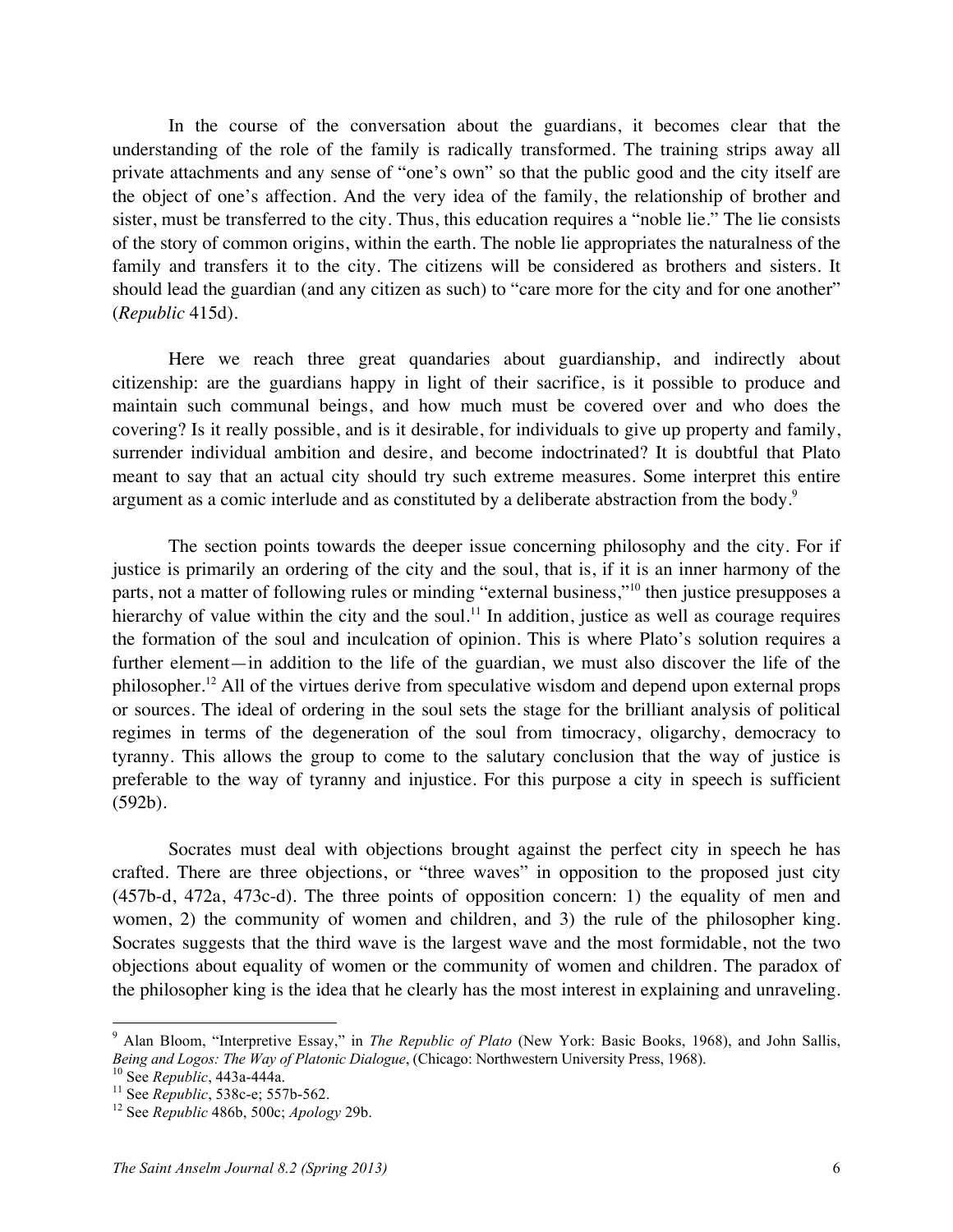The first wave concerning the equality of men and women he makes some interesting arguments so as to nullify the differences between men and women as if they were no more than the length of one's hair. But he uses the opportunity of the equality of training to emphasize the point that philosophers must be willing to entertain any hypothesis without shame; so to discuss the exercising of the men and women together in the gym is a test of the philosophical nature of the interlocutors. Socrates also establishes the twofold criteria of possibility and desirability as a set of questions for examining the proposals. That is, he inquires whether these arrangements are best for the city and whether the arrangements are at all possible.

Now we need to focus more on the second wave, the second objection to the community of women and children: "All these women are to belong to all these men in common, and no woman is to live privately with any man. And the children, in their turn, will be in common, and neither will a parent know his offspring, nor a child his parent" (457d). The community of women and children is a proposal for the guardian class. The guardian must seek above all to identify with the common good. Both private property and a particular family distract the soul of the guardian. Hence Socrates proposes the community of property, women and children to fulfill the conditions necessary for a pure guardian. The extreme conditions required for guardianship, however, require a separate camp at a distance from the society which it serves. Therefore, the community of women and children follows from some previous points already established in the dialogue: there must be formed a Guardian class, selected because of their spirited natures, educated to love what is noble, living with common houses and mess halls, with the exclusion of private property, and mixing together in gymnastic exercise. In other words, all of the previous practices made by the regime for the Guardian class culminate in the objection of the second wave. Is this way of life possible? Is the way of life desirable? Socrates hopes to put off the question whether the proposal is possible; he will consider its possibility together with the questions concerning philosopher king.

Curiously, he appears most confident in asserting the desirability of the way of life. Socrates puts forward the fundamental principles to the solution. We arrive at last at the two very problematic aspects of Platonic political philosophy. Unity is put forward as the greatest good for the city. And the body is defined negatively, as the point of non-absorption into the common; it is treated as a secondary or non-essential feature of being human; sexuality is treated as a mere animal phenomenon.

On the unity of the city, Socrates questions: "have we any greater evil for a city than what splits it and makes it many instead of one? Or a greater good than what binds it together and makes it one?" Socrates seeks a community of pleasure and pain which would bind the city together "to the greatest extent possible" such that the same births and deaths are celebrated by all the citizens alike. The privacy of birth and death, the realm of the family itself, is dissolved for the unity of the city. And to bring his point home, he says that the citizens should utter the phrase "my own" and "not my own" at the same time in the city about the same thing in the same way. So on his analogy the city is best governed which is most like a single human being. Earlier he had to establish the parallel of the city and the soul when it came to virtue since he said that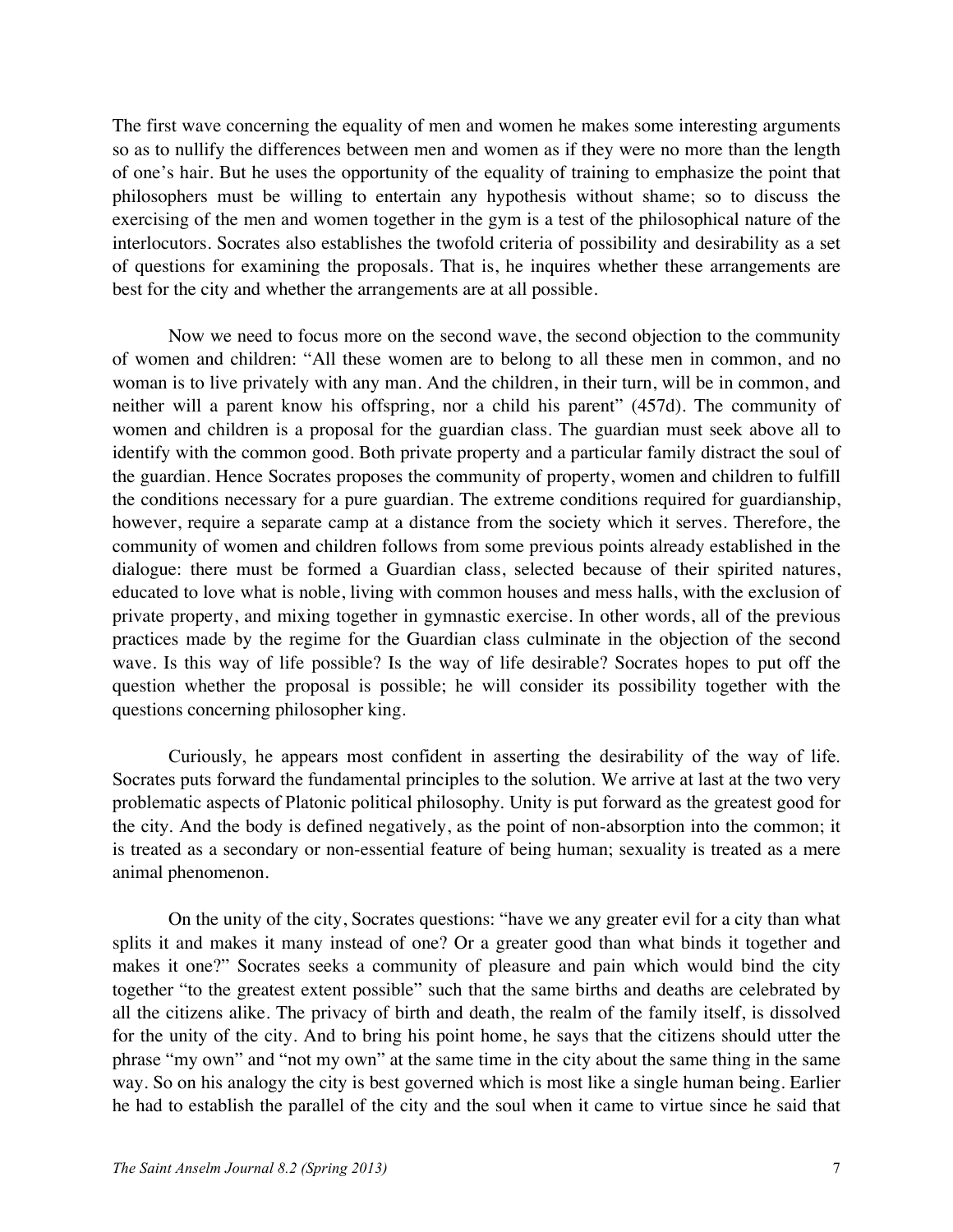the city is the soul writ large. But there he seemed to accept a difference between the two; whereas in this case he makes a more literal identification of the city with the human being as one individual. With this arrangement all the members of the city are like the fellow guardians of the city, concerning whom Socrates says at 463c, "With everyone he happens to meet, he'll hold that he's meeting a brother, or a sister, or a father, or a mother, or a son, or a daughter or their descendants or ancestors." No citizen considers another citizen as an outsider but considers each to be one of his own. The natural family is the standard for the political society because of the unity that it engenders. And he goes on to say that the community of pain and pleasure is now the greatest good for us. So the community of women and children among the exhibit areas has turned out to be the cause of the greatest good to our city (464b). And this is where Socrates retrieves the notion from the previous book that there is no private property, no private houses, nor land nor any possession. He says that is a condition that they receive a wage for guarding and that they spend it in common "if they are really going to be guardians" (464c). This principle will eliminate the formation of faction, and he further claims that the rest of the city will not split into factions.

On the negativity of the body: it is a very simple thing, he said, that the guardians will be "led by an inner natural necessity to sexual mixing with one another" (458d). Glaucon responds that these are not "geometrical but erotic necessities." Now the reason I flagged that particular sentence is the recognition of a natural basis for sexual union. At least on the level of what he calls the natural necessity. In fact, later he will say the regime can outlaw various kinds of sexual acts depending on whether they are right or wrong, holy or unholy, but he says that no law can be made against heterosexual coupling. So the question becomes: how can they make heterosexual coupling beneficial to the city? Socrates compares human marriage to the coupling of animals. And with the breeding of animals one seeks to breed the best when they are in their prime. So we have the degradation of the sexual even among those who are the most noble. There is a dualism between body and soul; and in order to arrange for the best to have intercourse with the best, he says that there must be a throng of lies and deceptions for the benefit of the ruled (459c). What is a benefit to the city is twofold: first, the breeding of the best specimens to become guardians for the city, and second, control of the size of the city, so that the city stays within the limits of the possible and becomes neither too big nor too little (460a). The city will supervise the nursing children. There will be strict supervision of the relationships between the sexes who are of the age of fertility; but those beyond the age of procreation, he says, are free to have intercourse with whomsoever they wish except with their own family members. Obviously that rule cannot be implemented given the community of women and children, so he comes up with a fantastic rule concerning time of birth—a clearly absurd rule which, as Allan Bloom points out, has very little hold on the behavior of the guardians.

What I have attempted to do is give Plato a fair examination to see whether it is true that Platonism is detrimental to the development of Catholic political theology. Although many fine lessons are to be learned from Plato about the political order and the nature of the soul and the virtues, there is no doubt a problem with the ultimate metaphysical basis for the city. Extreme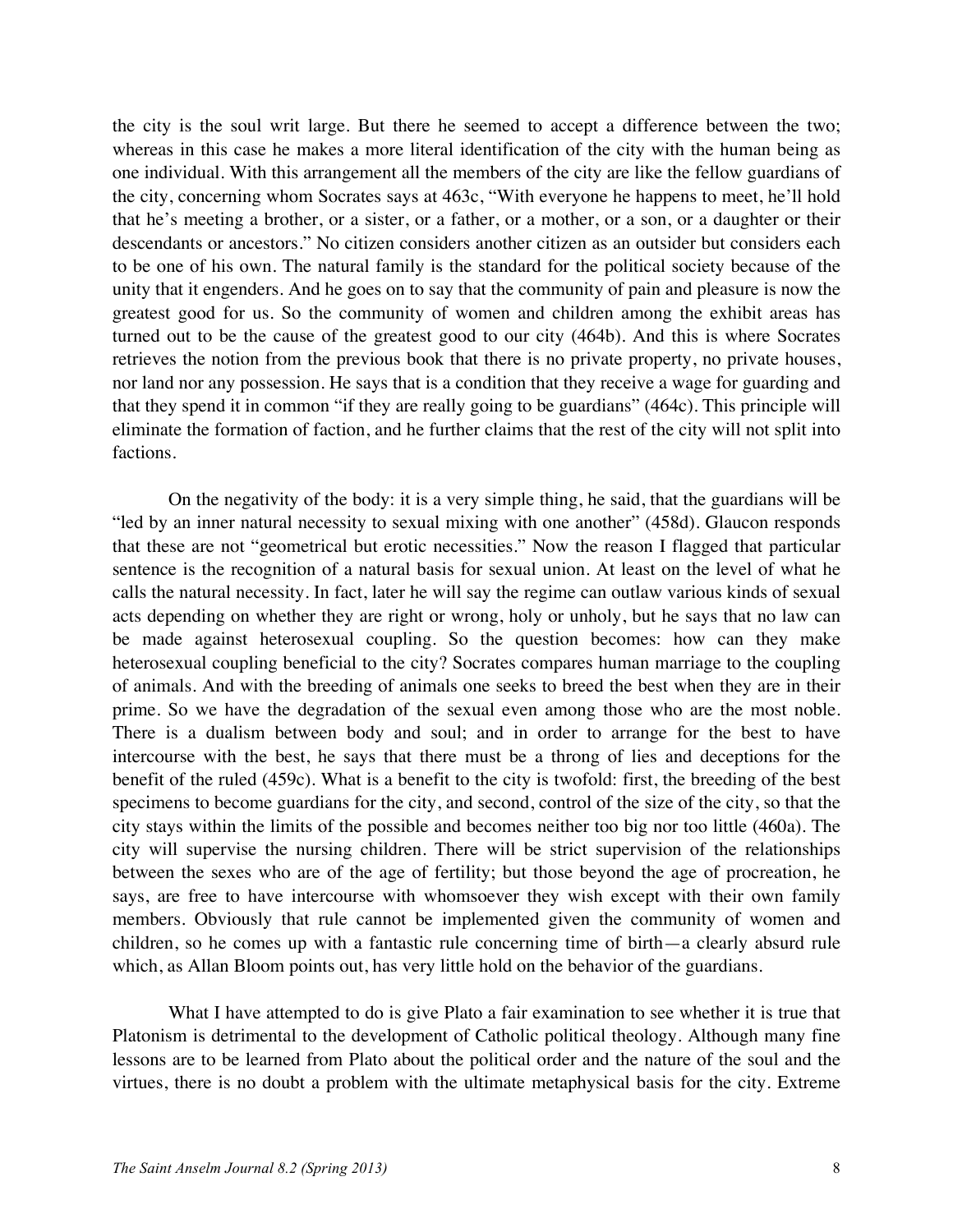unity is achieved at the expense of the individual; and the body is a negative limit of justice and community. Can we rely on Aristotle to extract us from these problems?

### **On Aristotle's Political Philosophy**

Aristotle goes a long way in restoring balance and practical reasonableness to the realm of politics. Rather than look at the ideal city, or the city in speech, Aristotle looks at actual cities and their constitutions, their achievements, and failures. By using both a genetic and analytic methods, he connects the family and the city. Through the genetic method he looks at the coming to be of the city, not just the order of essence. With a background in philosophy of nature, he is interested in change (*ens mobile*) and defines nature as the "source or cause of being moved and of being at rest in that to which it belongs primarily, in virtue of itself and not in virtue of a concomitant attribute" (192b23); in other words, to have an interest in nature is to have an interest in what is changeable, not just what is ideal. In the realm of nature there exist composite beings, i.e., individual beings. To understand composite beings, one must look at their four-fold causes: material, formal, efficient, and final. Political science must look at all four causes: the material includes the people, the territory, the economic basis and families; the formal is the regime type or constitutional arrangement of the offices; the efficient causes are the founders and legislators; and the final cause is designated by the good life, excellence, or human flourishing.

The main thesis of Aristotle's political philosophy is that the city and the family are essentially distinct associations, but connected through a natural teleology by which the city completes the family as the perfect society. The city is a community or an association of some kind, and every community is established with a view to some good. The city or the political community is said to be the highest of all, but in a way that includes and embrace the other communities such as the family. The highest good of the political community embraces the other goods and does not destroy them or absorb them. And no doubt, with Plato foremost in his mind, he asserts that it is a mistake to think that the statesman, the King, the householder, and the master of slaves are the same and that they do not differ in kind (1252a7-18). Aristotle says that this truth would be **evident** to anyone who considers the matter according to the method of resolution of the compound into its elements or parts, that is, into its material cause. He further says to get the **clearest view** of the city one must consider it in its growth and origin. The family must be understood if the city is to be understood properly. Political philosophy begins with a consideration of the family on its own terms as a natural association, as a primary association, and not simply as a variable in an abstract schema for the best regime.

According to Aristotle there are a number of factors that characterize the family, such as 1) the fundamental human lack of self-sufficiency, 2) reproduction of the species, 3) the satisfaction of daily needs, 4) the necessity of labor, possibly including the use of slaves, 5) the rearing and education of children, and 6) worship of the gods.<sup>13</sup> Aristotle's first description of the

<sup>&</sup>lt;sup>13</sup> Aristotle's reference to religion and the pre-political is only oblique, and it is about the village and the irrationality of religion. See 1252b24-26. In Bk VII religion is public, e.g., 1330a9-14, 1329a26-33, 1335b12-17; but consider the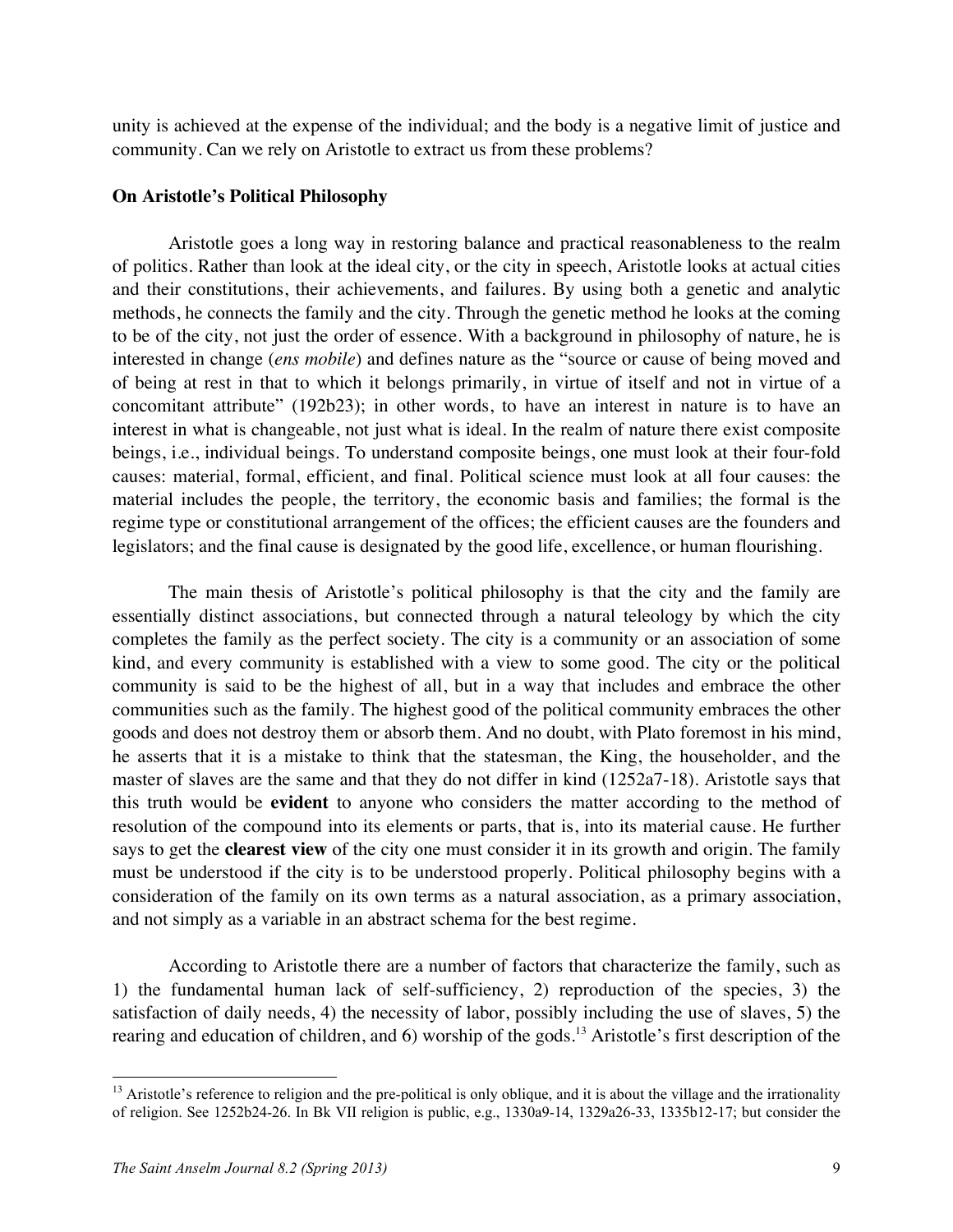family is as follows: "there must necessarily be a union or pairing of those who cannot exist without one another. Male and female must unite for the reproduction of the species, not from deliberate intention, but from the natural impulse which exists in animals generally and also exists in plants to leave behind them something of the same nature as themselves" (1252a26-31). Like Plato's first city in speech, family association emerges out of human neediness and the lack self-sufficiency (*Republic* 369b). The first city in speech, called by Glaucon "the city of pigs," emphasizes the satisfaction of every day needs, particularly those of the body and the need for food, shelter and clothing. It is interesting that Socrates does not even mention the pairing of male and female as one of the needs marking the origin of human association; children mysteriously appear at the conclusion of the account of the city, along with the gods (372a-b). Aristotle, on the other hand, first mentions the phenomenon of "pairing" and thus emphasizes reproduction. Reproduction is an activity shared in common with living things, animals and plants. Association for reproduction is the most obvious association rooted in nature, a sign of radical lack of self-sufficiency, and sustained by a natural desire or impulse leads to the generation of children of the family.<sup>14</sup> Aristotle says it is not by deliberation, but by natural impulse or desire. The political association arises more through deliberation. The natural formation of a family association will provide a basis for Aristotle to claim a natural basis for the political association, through the teleology of associations and by following the inner trajectory of the overcoming of the lack of self-sufficiency. In this way he preserves the inner differentiation of associations. We will explore this in more detail below. But we should note that Plato claims a natural basis for the political association only by usurping the family function and terminology through the noble lie: "their country being their mother and also their nurse, they are bound to advise for her good, and to defend her against attacks, and her citizens they are to regard as children of the earth and their own brothers" (*Republic* 414d).

Aristotle acknowledges that the family is more natural than the *polis*; as he explains in the *Ethics*, on friendship, the family, the union of husband and wife is more natural than the city. He says:

Between man and wife friendship seems to exist by nature; for man is naturally inclined to form couples—even more than to form cities, inasmuch as the household is earlier and more necessary than the city, and reproduction is more common to man with the animals. (1162a16-19)

1

following: "Generation alone was not the foundation of the ancient family. . . . The members of the ancient family were united by something more powerful than birth, affection, or physical strength: this was the religion of the sacred fire, and of dead ancestors." Fustel De Coulanges, *The Ancient City: A Study On The Religion, Laws, And Institutions Of Greece And Rome* (Garden City, New York: Anchor Doubleday Edition, no date), 41-42; but see all of section II, 40- 112.

<sup>&</sup>lt;sup>14</sup> Thomas Aquinas notes: "It was necessary that woman should be made, as the Scripture says, as a helper to man; not, indeed, as a helpmate in other works, as some say, since man can be more efficiently helped by another man in other works; but as a helper in the work of generation." Thomas Aquinas, *Summa Theologica* (hereafter *ST*), trans. Fathers of the English Dominican Province, 5 vols. (Allen, Texas: Christian Classics, 1981), 1.92.1, p. 466. Or again, "Woman is taken in man's society for the needs of generation." Thomas Aquinas, *Summa Contra Gentiles* (hereafter *SCG*), trans. Vernon J. Bourke (Garden City, NY: Image Books, 1956) 3.123.3, p. 147.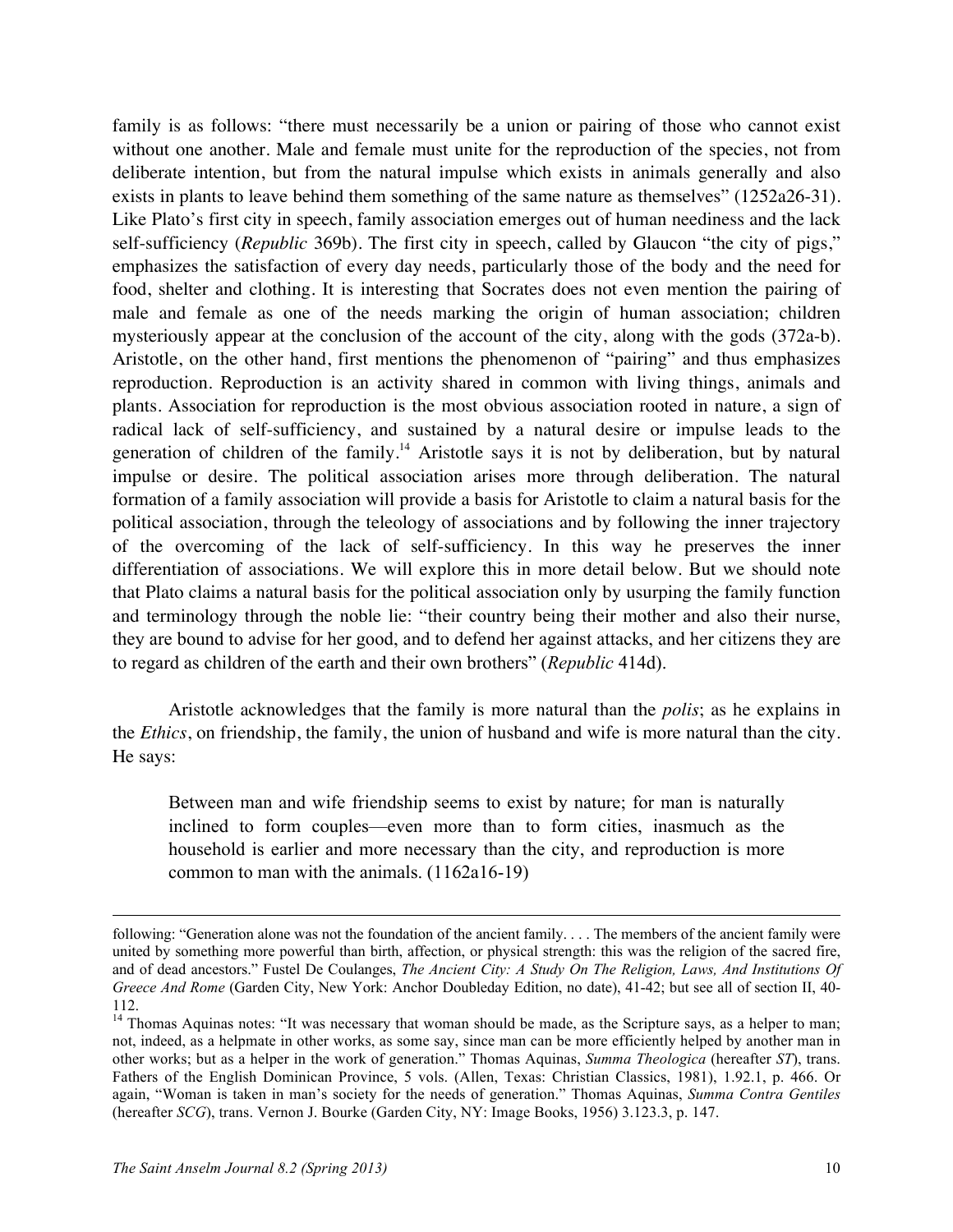The natural basis for the family affords it a special status in the consideration of human association. The family association is "earlier" and "more necessary" than the city, and this constitutes a sign of its naturalness. Of course, the problem of dualism of man's animal and rational nature will return at some point in this account of the family. The association also serves the fundamental differentiation of tasks in the economy or household dedicated to the survival and maintenance of life:

With the other animals the union extends only to this point, but human beings live together not only for the sake of reproduction but also for the various purposes of life; for from the start the functions are divided, and those of man and woman are different; so they help each other by throwing their peculiar gifts into the common stock. It is for these reasons that both utility and pleasure seem to be found in this kind of friendship. (1162a19-26)

The husband-wife relationship develops to the level of virtue or excellence.

But this friendship may be based also on virtue, if the parties are good; for each has its own virtue and they will delight in the fact. And children seem to be a bond of union (which is the reason why childless people part more easily); for children are a good common to both and what is common holds them together. (1162a26-28)

The friendship of the husband and wife in virtue also signifies a political relationship. As he says in the *Politics*, the rule of the husband over the wife is said to be "political" and neither despotic nor paternalistic (1259a39-1259b15).

The naturalness of the family arising out of reproduction brings to light another aspect of human nature. In the *Politics* Aristotle says that the couple "leaves behind an image of themselves" (1252a30). Beyond the association of male and female or husband and wife, there is the good of the species. The species is also a good beyond the city, as such, and reflects the cosmic ordering. In another text Aristotle says that reproduction is the most natural act of the living organism, and by such an act a living organism participates in the eternity of God. It participates in the unending endurance of the species.<sup>15</sup> The perpetuity of the species, the

<sup>&</sup>lt;sup>15</sup> "The most natural act is the production of another like itself, an animal producing an animal, a plant a plant, in order that, as far as its nature allows, it may partake in the eternal and divine. That is the goal towards which all things strive, that for the sake of which they do whatsoever their nature renders possible. The phrase 'for the sake of which' is ambiguous; it may mean either the end to achieve which, or the being in whose interest, the act is done. Since then no living thing is able to partake in what is eternal and divine by uninterrupted continuance (for nothing perishable can for ever remain one and the same), it tries to achieve that end in the only way possible to it, and success is possible in varying degrees; so it remains not indeed as the self-same individual but continues its existence in something like itself—not numerically but specifically one" (*De anima*, II, 4, 415a25-415b7). See also *Generation and Corruption*, II.10: "Now being (we have explained elsewhere the variety of meanings we recognize in this term) is better than not-being; but not all things can possess being, since they are too far removed from the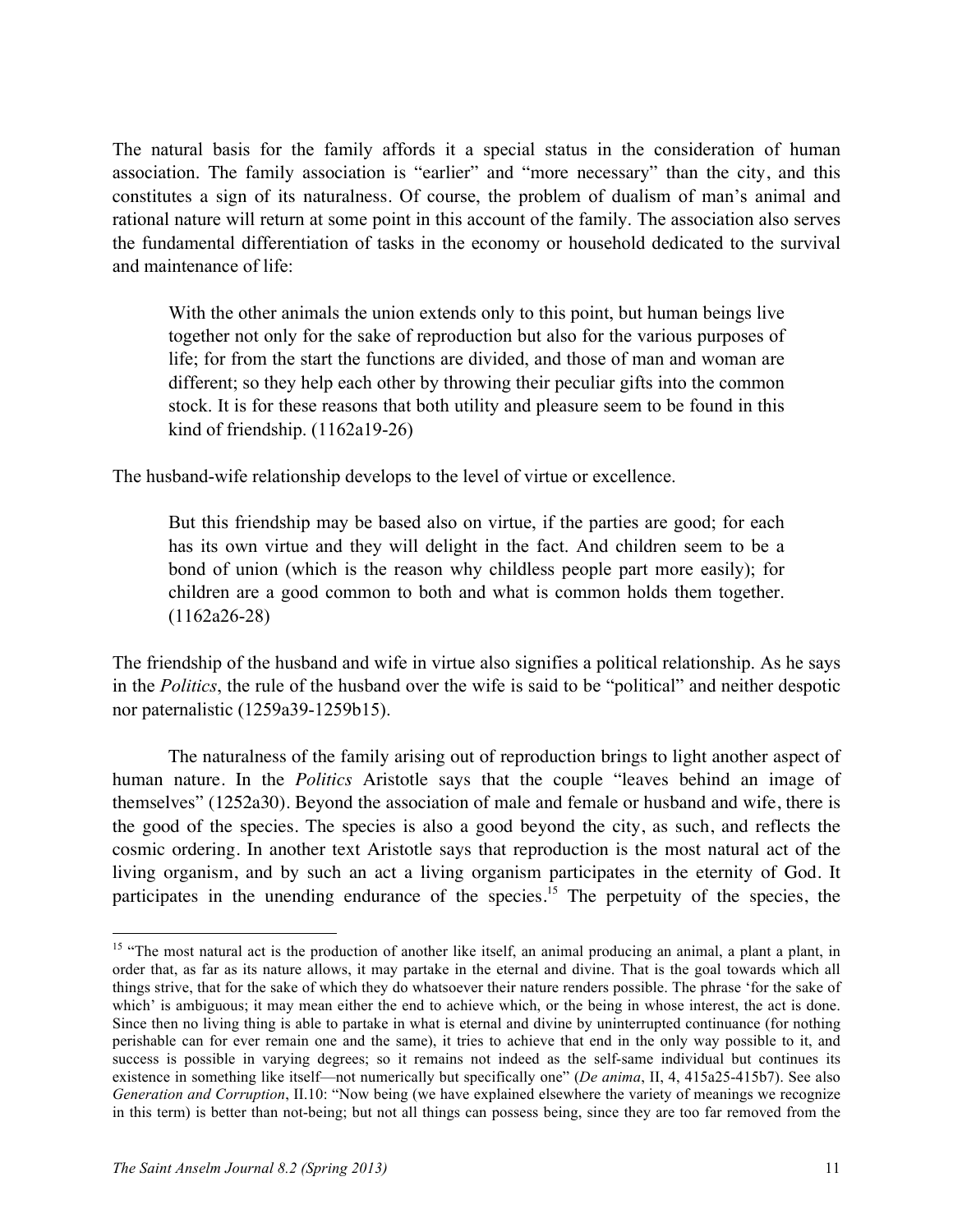participation in the larger more enduring reality, is also a point of attraction for the city. The city claims for itself an unending existence. It also must perpetuate itself for the future. It is a temptation for the city to usurp the divine being.<sup>16</sup>

Another characteristic of the family association is the satisfaction of daily recurrent needs. The household is the first basis for the economy. The proper value of things in their use serves as a ready standard by which to subordinate acquisition and exchange. Slaves are included as part of the household for the sake of necessary labor and to serve as instruments for the action of the master. The controversial question concerning Aristotle's endorsement of natural slavery need not detain us at this point. At the very least, he saw the need to accept slavery in its conventional form as a necessity of a harsh existence helping to maintain the excellence of a few. We will, however, keep it in mind for our conclusion about the achievement of Aristotle's political philosophy.

The last two characteristics of the family, education of children and religious worship, lead more directly to the political association. At the conclusion of the *Ethics*, Aristotle praises Sparta for being alone is taking care for the education of the young).<sup>17</sup> And in Book VII and VIII of the *Politics* the theme of education sponsored by the political association is developed in detail. As mentioned above, Aristotle has very little to say about the religious function of the family. In Book VII Aristotle is very solicitous about the public provision for priests and temples.18 If Fustel de Coulanges is accurate, religion is the one area where rivalry with the families manifests itself and requires the creation by the city of new rituals and worship of the gods.<sup>19</sup>

principle. God therefore adopted the remaining alternative, and fulfilled the perfection of the universe by making coming-to-be uninterrupted; for the greatest possible coherence would thus be secured to existence, because that coming-to-be should itself come-to-be perpetually is the closest approximation to eternal being" (336b25-35). See Joseph Owens, in *The Doctrine of Being in the Aristotelian Metaphysics* (Toronto: the University of Toronto Press, 1963). See also Thomas Aquinas, *ST* 1.98.1.<br><sup>16</sup> I find it interesting how close Abraham Lincoln comes to such usurpation in his speech, "The Perpetuation of Our

Political Institutions," Address Before the Young Men's Lyceum of Springfield, Illinois (January 27, 1838): "Let those materials be moulded into *general intelligence, sound morality*, and in particular, *a reverence for the constitution and laws*: and, that we improved to the last; that we remained free to the last; that we revered his name to the last; that, during his long sleep, we permitted no hostile foot to pass over or desecrate his resting place; shall be that which to learn the last trump shall awaken our WASHINGTON. Upon these let the proud fabric of freedom rest, as the rock of its basis; and as truly as has been said of the only greater institution, '*the gates of hell shall not* 

*prevail against it.*" The Spartan state alone, or almost alone, the legislator seems to have paid attention to questions of nurture and  $17$  "In the Spartan state alone, or almost alone, the legislator seems to have paid occupations; in most states such matters have been neglected, and each man lives as he pleases, Cyclops-fashion, 'to his own wife and children dealing law.' Now it is best that there should be a public and proper care for such matters; but if they are neglected by the community it would seem right for each man to help his children and friends towards virtue, and that they should have the power, or at least the will, to do this" (1180a25).

 $18$  Listing the functions of the city, Aristotle includes food, arts, arms, revenue; then he says, "fifth or rather first, there must be care for religion, which is commonly called worship" (1328b5-15); see also 1329a 26-33, 1331b4-18, 1336b15-22. There are also meals devoted to hearing the bards, who would no doubt sing of the gods and heroes (1338a25-30). <sup>19</sup> De Coulanges, *The Ancient City*, 117-120, 126-133.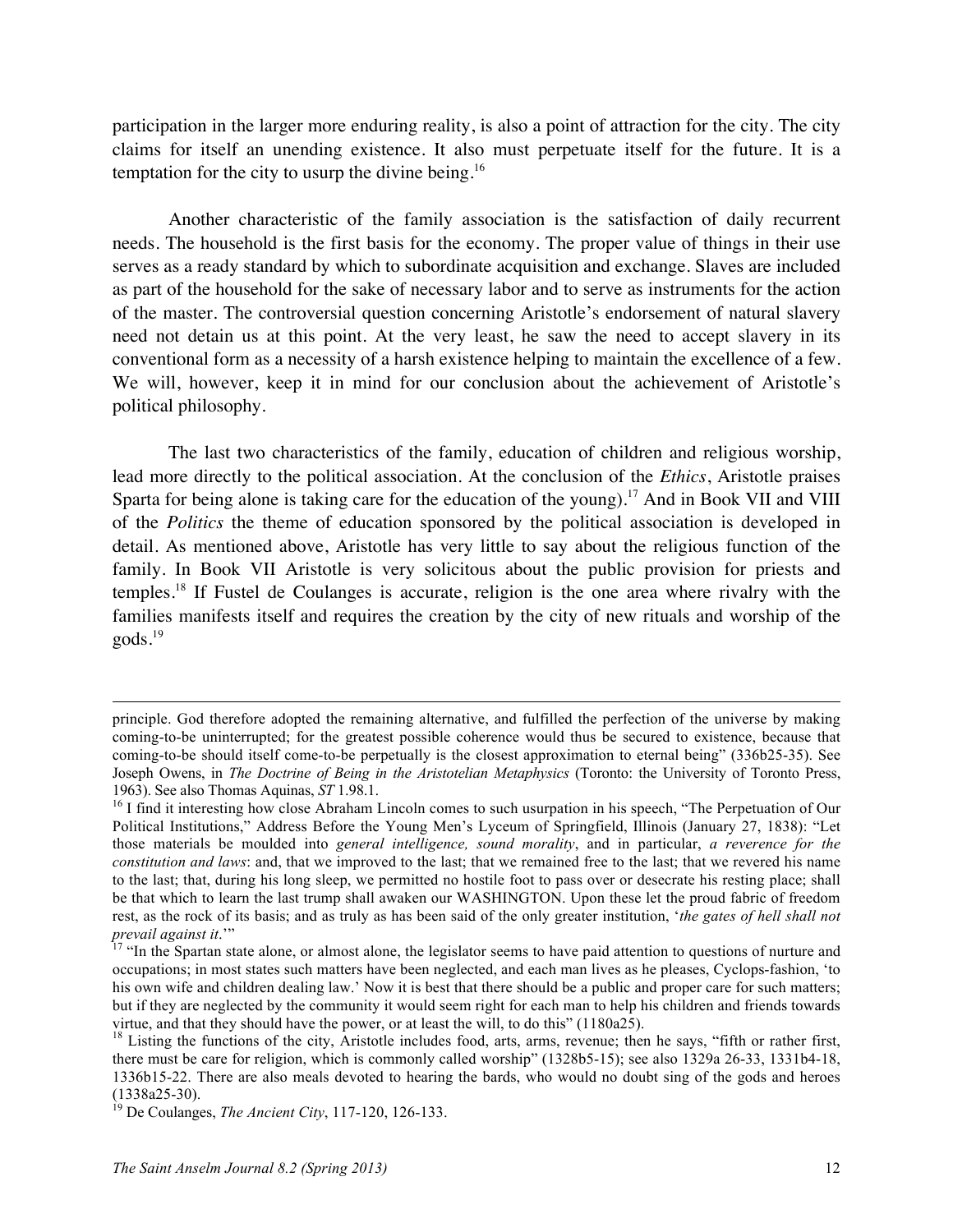By considering the origins or the "coming to be" of the *polis*, Aristotle establishes the naturalness of the city. Through its relationship to the family, which is clearly a natural association, the city exists by nature. The city completes, fulfills, or perfects the family as a natural association, and as the final cause or *telos* of the human association of family, it is also natural. The family comes into existence for life and the *polis* for the good life. The analysis of Harry Jaffa is very useful in explaining this dynamic teleological relationship of family and city: the family comes into existence for the sake of life and thereby initiates something that it cannot complete.<sup>20</sup> For the reproduction of life is the initiation of a new *human* life; to generate a new human being requires in addition to food, shelter, clothing also greater social skills, virtues and education. The exchange of goods requires a greater differentiation than the family can provide. And the defense against hostile others requires the aid of the city with its military and other defenses. Education requires something more than a family or village: "now in men rational principle and mind are the end towards which nature strives, so that the birth and the moral discipline of the citizen ought to be ordered with a view toward them." (*Politics* VII.15, 1334b14-16). The family as it functions and develops understands its lack of sufficiency and becomes part of a larger association called the village, which is in colony or offshoot from a family. He says the village will satisfy something more than daily recurring needs. He doesn't elaborate on these but goes on to say that true sufficiency is established in the *polis*, not primarily because of sufficient economic diversity and the provision of defense, but most of all for the establishment of justice, and perhaps most of all the education of the young in the way of the city.

There is a distinction between the family and the *polis* even though they are connected through the natural development of the family for the sake of life and its completion for the sake of the good life. Aristotle says that a chief error in political philosophy is to confuse the household and the city as if they were differentiated only with the size, degree or number of the people involved. The associations have different forms and purposes that constitute an essential difference. The essential difference has to do above all with justice in a public space for deliberation (1252a32). Justice requires law and impartial deliberation and judgment. These are precisely the offices that must be arranged by each regime, according to its understanding of justice. The family exists through the private relationship of the husband and wife and children, a privacy which Plato wanted to destroy or absorb into the public sphere because he feared faction. Aristotle agrees that faction is a problem, but it has to do, not with the existence of the family, but with the properly political costs of differing notions of justice which pit the oligarch against the Democrat. And if one reads Thucydides, one can appreciate the polarity of Greek political life and the unending civil wars that raged through the Greek cities through the polarization of democracy and oligarchy, sponsored by the rivalry of Athens versus Sparta.

 <sup>20</sup> Harry Jaffa, "What is Politics?" in *The Conditions of Freedom* (Baltimore: The Johns Hopkins University Press, 1975). A reprinting of "Aristotle: 384-322 B.C." in the Strauss-Cropsey *History of Political Philosophy*, 2nd edition, 1972.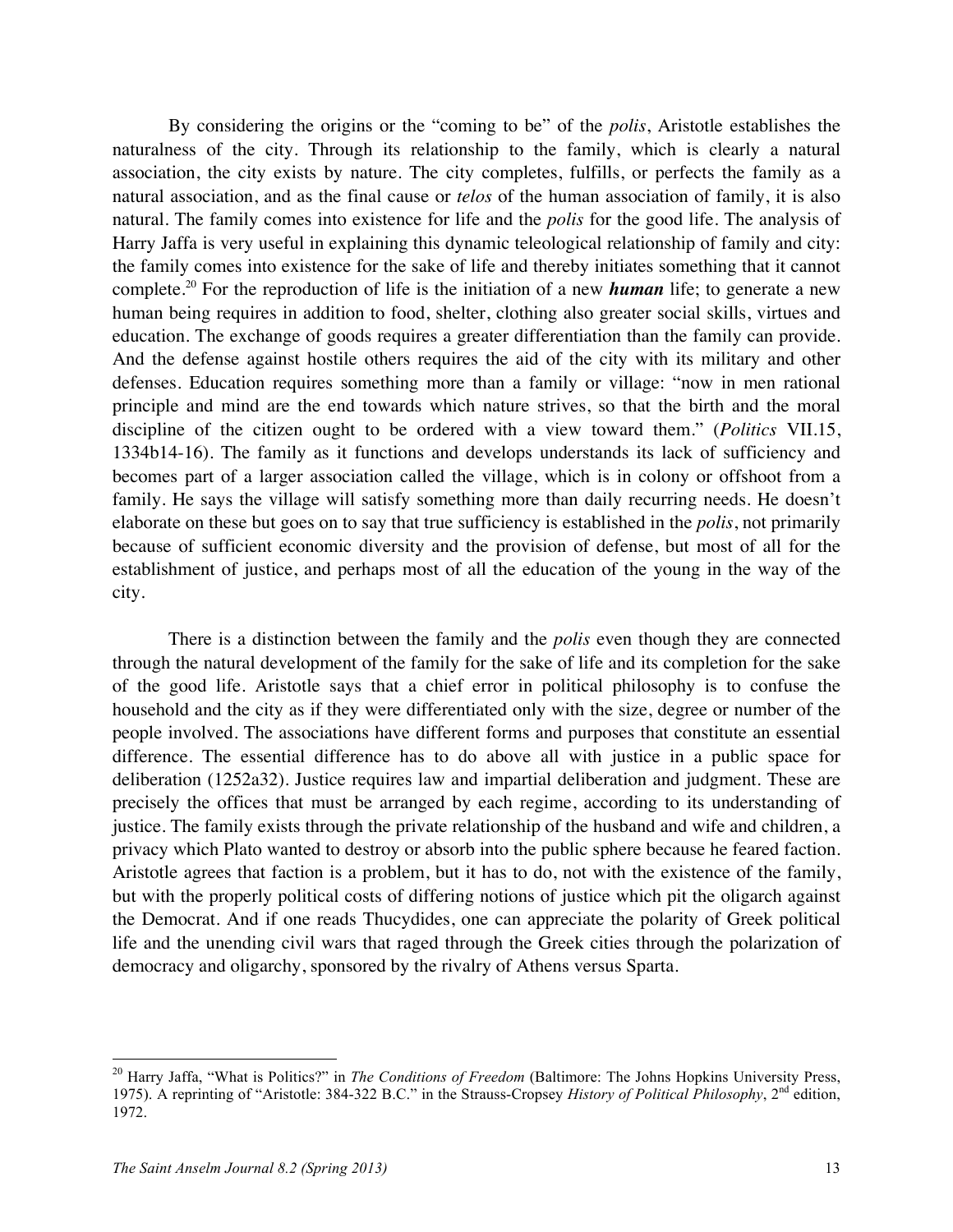One could say that Aristotle's critique of Plato, the excessive unity of city and the degradation of the individual, implicitly pervades Aristotle's *Politics*, especially in Book I. In Book II he explicitly attacks Plato's *Republic* on the community of wives and children and the abolishment of private property. Plato's errors have a common root problem which concerns human nature and the love of self and attachment to one's own. That attachment to one's own is a natural impulse; the problem comes with its excess.

The community of wives, children and property is, first of all, confusing if not incoherent. Aristotle makes an argument about the use of terms: when we say that everybody calls something mine, that could mean either that we all think the item is mine individually or mine as a member of the community. The problem, of course, is that if it is mine individually, we shall have intensified the same problem that we all want the same thing or claim the same thing (1261a18-23). If we all refer to the same thing as mine collectively, he says this has the problem of watering down our affection and care. So this is where he says he would rather be someone's real cousin than a "brother" in Plato's republic: "it is better to be someone's personal cousin than a son in the manner described" (1262a 14).

Human beings pay attention to what is their own: they care less for what is common. Plato means that each citizen will have 1000 sons: they will not be the sons of each citizen individual. Aristotle says that first, this probably is not possible because we will recognize resemblances; we can guess who are our brothers or fathers or mothers. And if it were possible, it would destroy natural piety, the source of restraint and special care. There are two things, he says, which move us to care for an object and to feel affection for that object, and one of them is that the object should belong to us. The other is that we should like it. And, he says, neither of these motives can exist in the schema of common ownership or community of wives and children.

As for property, he says that it is difficult for men to live together and be partners in any form of human activity, but it is especially difficult when property is involved because there will always be a discrepancy between the perceived amount of work and recompense. That's why he says a system of private ownership would be preferable, adorned, he says, by customs and laws that encourage common use. Common ownership also does away with the possibility of the virtues and of doing kindnesses and giving help to just friends or comrades.

The basic fallacy of Plato is the premise of unity: that there is the same extent of unity in the household and the *polis*. Advance the unity of the *polis* too far, and the *polis* will cease; it will lose its essence. Just like a harmony turned into mere units, there must be inner differentiation (1261a18-23).

Aristotle surely does a better job at accounting for the individual and the family than does Plato. Nevertheless, there remain significant problems with Aristotle's account. Some problems pertain to the nature of the political society itself; other problems pertain to the ultimate degradation of marriage and family. First, the status of the citizen is limited to male, Greek,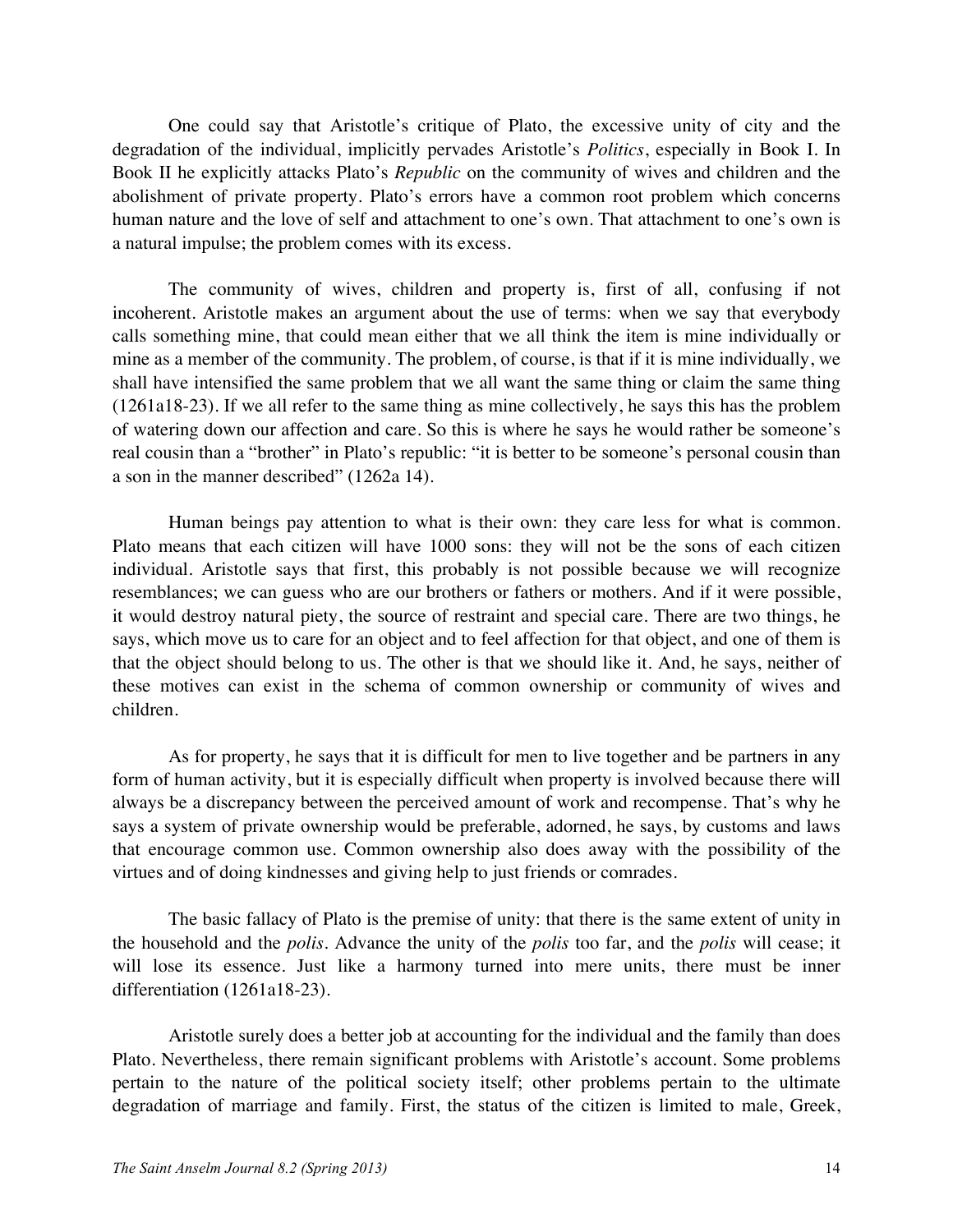rationally-developed individuals. Slaves, mechanics, and others who work for the common good are not considered to be part of the higher life of the city. For example, Aristotle says that it would be unfitting for the mechanic to worship the gods of the city. If the family exists in its own integrity, it is ordered to the city as a higher association, and the city bears down on it with a certain arrogance. It looks to the family as a breeding ground from which it can pick and choose its citizens. And indeed, we find in Aristotle's *Politics* the notion that exposure of the defective child and abortion for limitation of the population are possibilities for the rational ordering of the city (1335b20-25). There is a hyper-masculinity to the city, as Hannah Arendt has so ably remarked. The institutional practice of homosexuality is not accidental to this account of the city.

Secondly, the problem of religion and worship is left to the creativity of the poet and the legislator. The city must assume permanence beyond family and nature, in quasi historical or mythical existence. The realm of honor and memory, monumental deeds, generate a new form of religion, a religion of the city. It is a form of idolatry. In addition, the family loses its distinctiveness through a series of problems. In the first place, the procreative act is the reproduction of the essentially same, the species, which is eternal (the personal or individual is lost). Nature reveals the endless cycles and eternal return of the same. The individual is ultimately of no account. Even though Aristotle appreciates the composite nature of things including the human, it is the eternal form that is intelligible and splendid. I recall the statement by Father Owens: "Aristotle was a Greek of the Greeks in his whole-souled concentration on the expression of form. More than any other of his race, he saw human life and every other activity and all Being centered in the clear and energetic realization of form.<sup>321</sup> The realization of form refers to the realm of becoming, the world of nature. To understand nature we must appreciate material cause and the individual. But ultimately we return to universal form and the eternal standard. This is reflected in the Greek aesthetic. Oxford professor C. M. Bowra said that the aim of Greek art "was to present its subjects in their essential nature, in their timeless essence. . . . It appealed to their desire to find an abiding reality behind the gifts of the senses. . . . Artists sought to catch and express the essential nature of a subject, whether divine or human, high or humble, tragic or convivial, heroic or salacious, because they felt that the conviction of the beautiful which came to them in inexplicable and inspiring visitations was derived from a higher order of being and must be treated with a full awareness of its haunting and possessing presence. For this reason they presented in a special way what they saw, stripping it of its trivial or confusing accessories and concentrating on its inner strength and central being. . . . Artists and sculptors were no less concerned than he [Plato] was to find an ideal order behind appearances and to make it known to men."<sup>22</sup> Again the differentiated individual does not measure up to the ideal form of the Greek art, nor is he or she worthy of celebration or remembrance.

In the second place, the city is the realm of freedom and the family represents the realm of necessity and mere life, reflecting a standing dualism. I was very struck by a brief account in Thucydides of the Athenian shrine at the island of Delos, said to be second in importance to the

<sup>&</sup>lt;sup>21</sup> Owens, *Doctrine of Being*, 470.<br><sup>22</sup> C. M. Bowra, *The Greek Experience* (London: Weidenfeld and Nicolson: 1957), Ch. 8, "The Plastic Vision."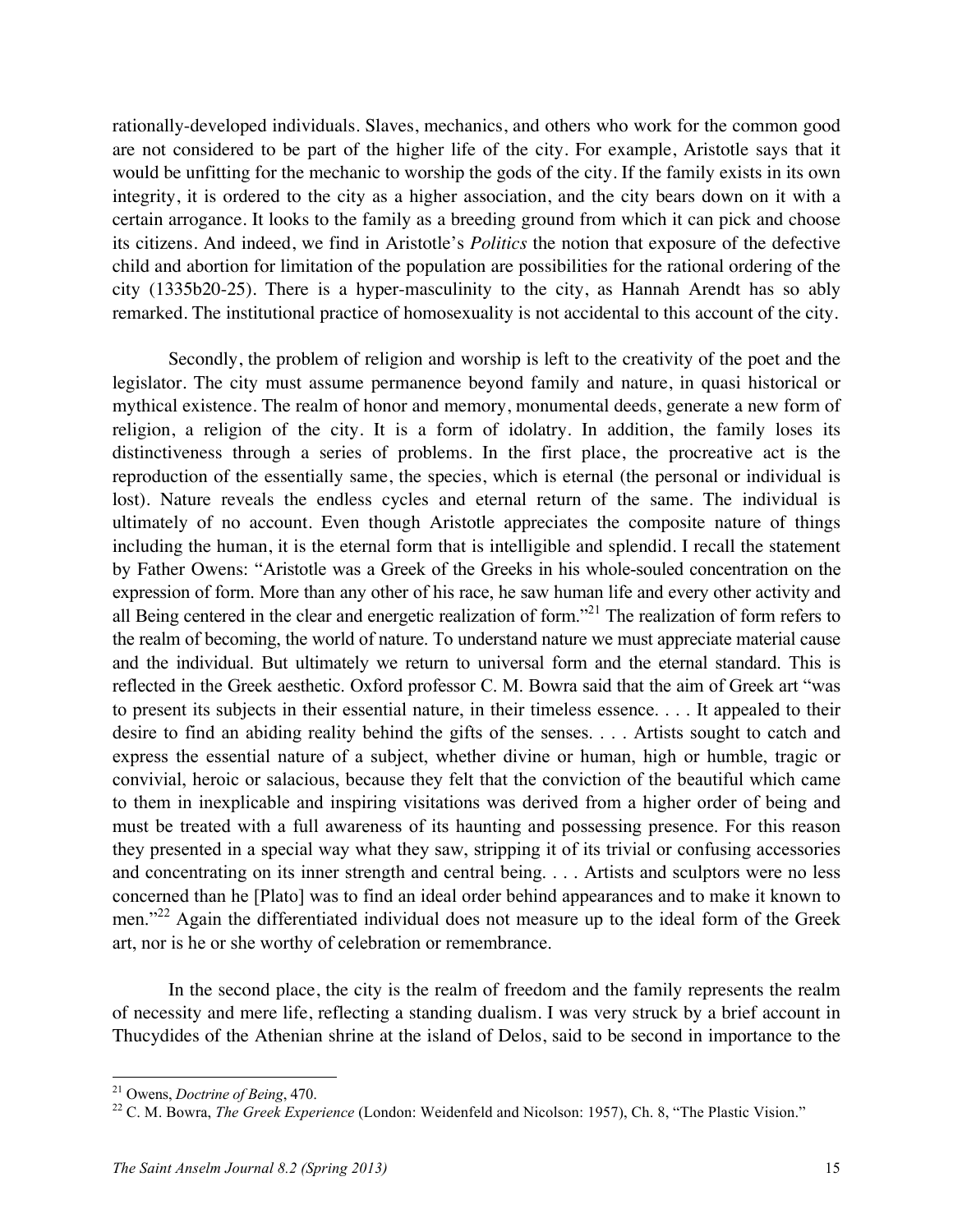Greek culture, behind Delphi. Thucydides writes: "Such was the importance of the island that in the 5th century, during the 6th year of the Peloponnesian war and under instruction from the Delphic Oracle, the entire island was purged of all dead bodies and it was decreed that no one should be allowed to either die or give birth on the island due to its sacred importance and to preserve its neutrality in commerce, since no one could then claim ownership through inheritance. Immediately after this purification, the first festival of the Delian games were celebrated there."<sup>23</sup> To be happy and enter into the divine arena one must forget birth and death and discover the present bubble of splendor and play. The family represents precisely birth and death. It must be degraded if men are to be free and to rejoice in an unhampered freedom of play.

Third, the family must supply its sons to the city for its glory. We consider for example Pericles' funeral speech. "Turning to the sons or brothers of the dead, I see an arduous struggle before you. When a man is gone, all are wont to praise him, and should your merit be ever so transcendent, you will still find it difficult not merely to overtake, but even to approach their renown. The living have envy to contend with, while those who are no longer in our path are honored with a goodwill into which rivalry does not enter. . . . If deeds be in question, those who are here interred have received part of their honors already, and for the rest, their children will be brought up till manhood at the public expense: the state thus offers a valuable prize, as the garland of victory in this race of valor, for the reward both of those who have fallen and their survivors. And where the rewards for merit are greatest, there are found the best citizens."<sup>24</sup>

We conclude our argument thus far by agreeing for the most part with Father Keefe. Dualism and degradation of the individual, the lack of history, the underlying despair are Greek phenomena, or even pagan phenomena, not simply "Platonic." We see that even though Aristotle does much to affirm the goodness of creation, he is not at all able to locate the city in history, or to hope for real stability and permanence, or to expect the transformation of human life as it is bogged down or trapped in deficiency of matter and subject to the destructive trajectory of time. He, too, must look ultimately to the "pattern laid up in heaven." Political life is the story of the erring cities. As Pascal remarked in his famous *pensée*: "If they [Plato and Aristotle] wrote about politics it was as if to lay down rules for a madhouse. And if they pretended to treat it as something really important it was because they knew that the madmen they were talking to believed themselves to be kings and emperors. They humored these beliefs in order to calm down their madness with as little harm as possible."25

Let me end this section with a passage from Chesterton confirming Keefe's critique of the Greek, and Platonic, as a culture of despair. In *Orthodoxy* Chesterton ends with this meditation:

<sup>&</sup>lt;sup>23</sup> Thucydides, *History of the Peloponnesian War*, III, 104.<br><sup>24</sup> Thucydides, *History*, II, 45-46.<br><sup>25</sup> Blaise Pascal, *Pensées*, trans. Honor Levi (Oxford: Oxford University Press, 1999), 112.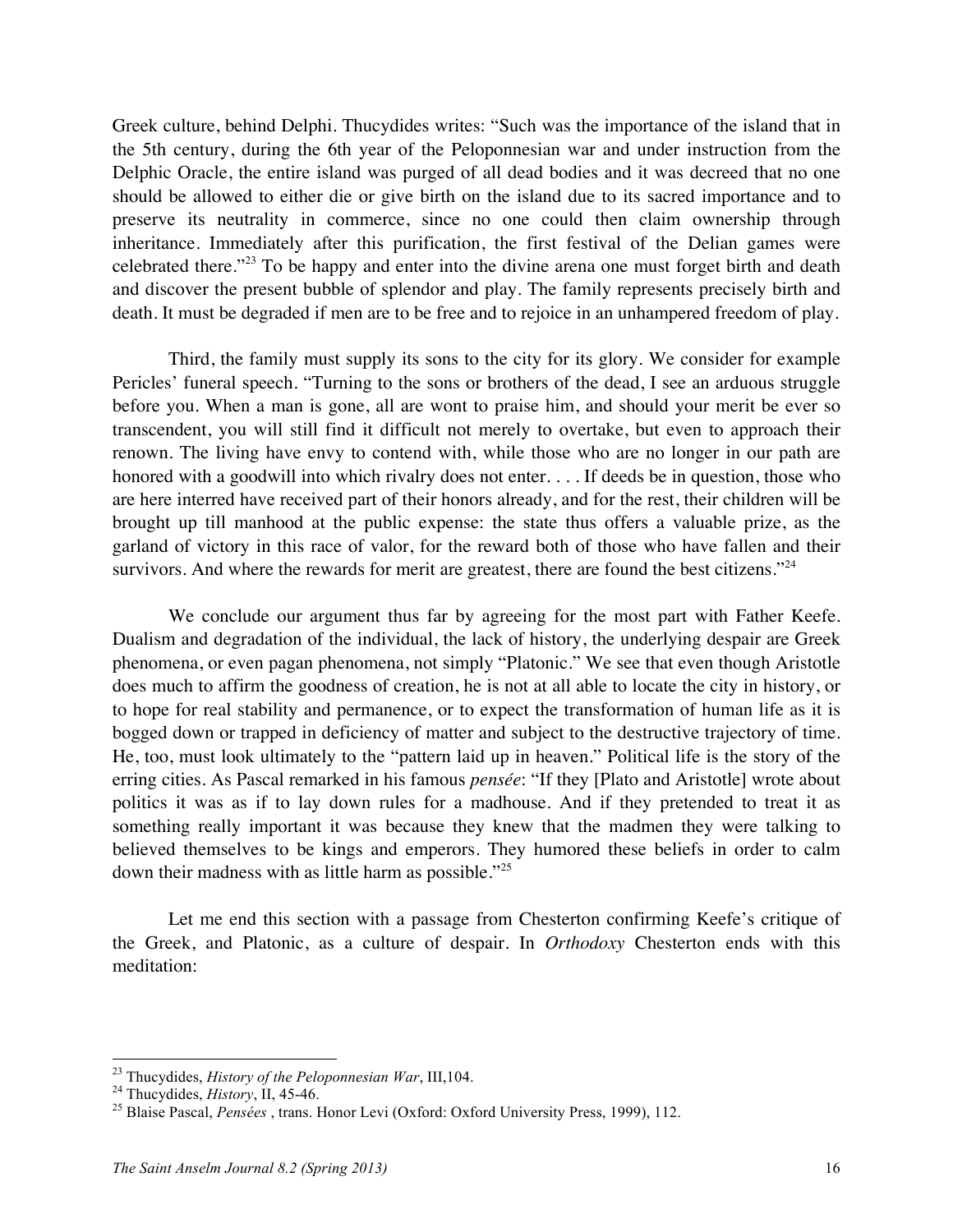It is said that Paganism is a religion of joy and Christianity of sorrow; it would be just as easy to prove that Paganism is pure sorrow and Christianity pure joy. Such conflicts mean nothing and lead nowhere. . . . To the pagan the small things are as sweet as the small brooks breaking out of the mountain; but the broad things are as bitter as the sea. When the pagan looks at the very core of the cosmos he is struck cold. Behind the gods, who are merely despotic, sit the fates, who are deadly. Nay, the fates are worse than deadly; they are dead. And when rationalists say that the ancient world was more enlightened than the Christian, from their point of view they are right. For when they say "enlightened" they mean darkened with incurable despair. It is profoundly true that the ancient world was more modern than the Christian. The common bond is in the fact that ancients and moderns have both been miserable about existence, about everything, while mediaevals were happy about that at least. . . . But if the question turn on the primary pivot of the cosmos, then there was more cosmic contentment in the narrow and bloody streets of Florence than in the theatre of Athens or the open garden of Epicurus. Giotto lived in a gloomier town than Euripides, but he lived in a gayer universe. 26

Chesterton is able to give a delightful popular expression to a profound truth. We need to turn to the theological wisdom of Father Keefe to deepen his insight. Father Keefe is surely correct to assert that the Trinitarian God must be the prime analogate if we are to properly understand the dignity and freedom of human beings. I would like to conclude with some ideas from Blessed John Paul II on the freedom and dignity of the human person.

#### **Reflections by John Paul II**

How can we understand the ultimate failure or defeat of the ancient Greek humanism of Plato and Aristotle? Why do we still lose the significance of the differentiated individual and the importance of the family in the debate between Plato and Aristotle? It is in a very significant way a failure of the metaphysical order, stemming from these thinkers' emphasis upon form and unity. Perhaps it is the failure of rationalism, the assertion of human rationality against the mystery and sovereignty of God, and so a manifestation of the fallen Adam. The true humanism will take nothing less than the restoration through the new Adam, an embrace of the true religion, and a metaphysics of *esse*, or metaphysics of the gift. Blessed John Paul II made some important contributions to this deepening of the integral humanism through his work on the phenomenology of love, through his work on *Gaudium et spes*, and through his work on the theology of the body and family which he developed during his papacy. He argues for the family as a "communion of persons," reflecting and reiterating the "gift" of existence.

For all of the incisive arguments made by Aristotle for "man as political animal," he did not quite reach the root cause. He had the notion of a common good and applied the notion of

 <sup>26</sup> G. K. Chesterton, *Orthodoxy* (New York: Dodd, Mead, and Company: 1946), 294-295.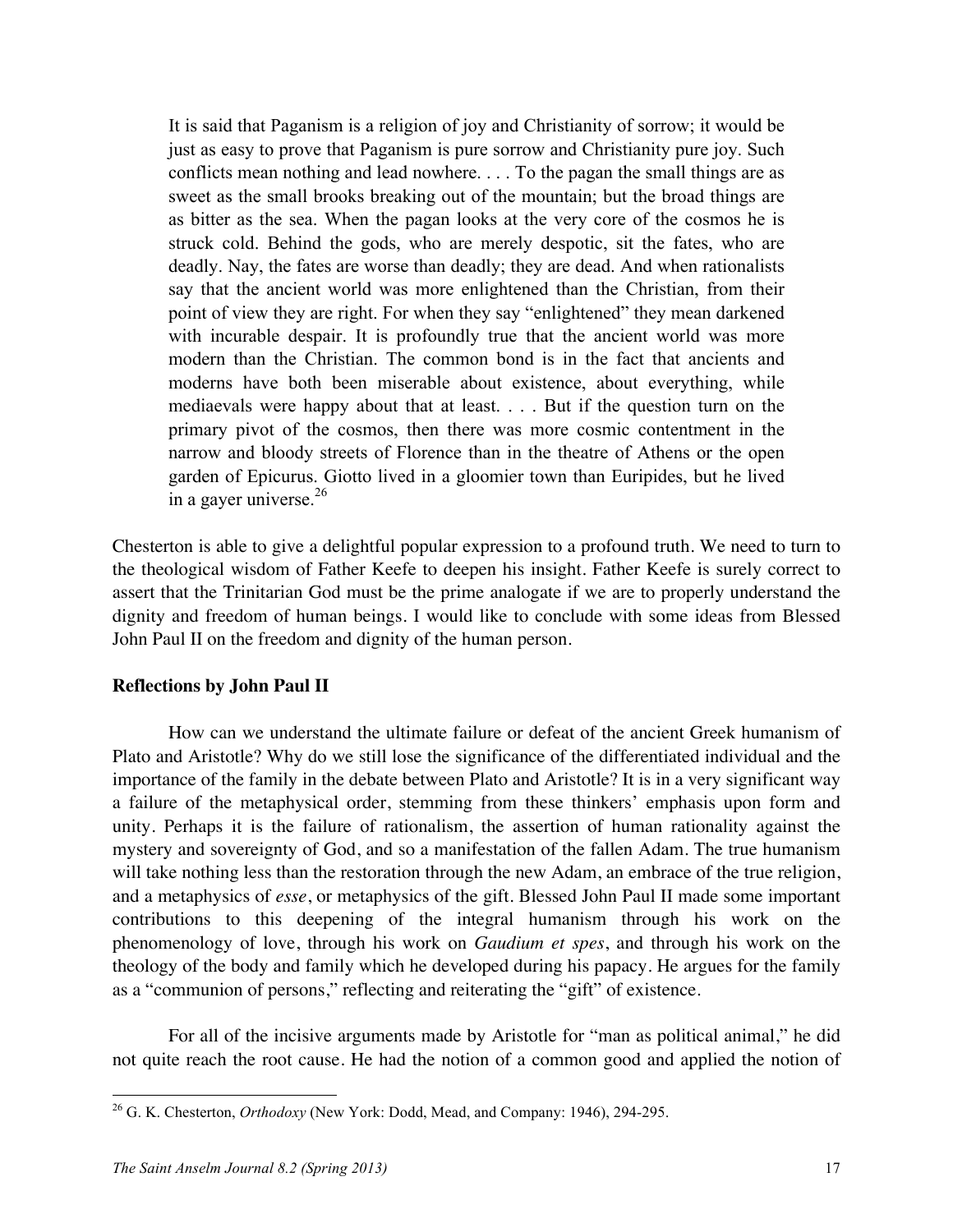friendship to political life. He did not make explicit the theme of generosity and gift. Let us recap the three arguments: the city completes the family, a natural association; the city reveals man as a rational animal, with a capacity for deliberation and justice; the city is a whole that develops the individual as a part. Each of these arguments seems to turn more on the necessity of social and political association and indicate the neediness of human nature. Let's consider a very insightful paragraph from Jacques Maritain's *Person and the Common Good*:

But why is it that the person, as person, seeks to live in society? It does so, first, because of its very perfections, as person, and its inner urge to the communications of knowledge and love, which require relationship with other persons. In its radical generosity, the human person tends to overflow into social communications in response to the law of superabundance inscribed in the depths of being, life, intelligence and love. It does so secondly because of its needs or deficiencies, which derive from its material individuality. In this respect, unless it is integrated in a body of social communications, it cannot attain the fullness of its life and accomplishment. Society appears, therefore, to provide the human person with just those conditions of existence and development which it needs. It is not by itself alone that it reaches its plenitude but by receiving essential goods from society.<sup>27</sup>

The second reason, from "needs or deficiencies," takes into account the thrust of Aristotle's argument in *Politics*. The acquisition of virtue, the maintenance of life and the cultivation of the good life, the role of law and deliberation about common advantage indicate the complex conditions needed for human flourishing. The human being is dependent on his fellows for the conditions of liberty, virtue, and overall development as a human. But did Aristotle, or Plato for that matter, thematize or make explicit the "radical generosity" of the human person? My teacher, Joe Evans, expressed Maritain's insight this way: "inscribed in his very ontological structure man seeks to super-abundance and super-existence."<sup>28</sup> One needs the metaphysics of the self-diffusion of the good. As Fr. Keefe remarked, who has heard of the self-diffusion of the "One"? Professor Evans also explained that the person asks for dialogue and seeks to "be with others." The common good is rooted in the human capacity for communion with others in knowledge and truth. Maritain begins to make thematic the philosophy of "gift": "Through love he can give himself freely to beings who are to him, as it were, other selves; and for this relationship no equivalent can be found in the physical world."

Blessed John Paul II developed the theme of the gift-like character of existence and sought to make the philosophy of the gift the fundamental basis for marriage and family in the communion of persons. Aristotle was right to trace sociability, a political community, to the family association. But his understanding of it either looks too high, too low, or adjusts to the

<sup>&</sup>lt;sup>27</sup> Jacques Maritain, *The Person and the Common Good*, trans. John J. Fitzgerald (New York: Scribner, 1947), 47-48.

<sup>&</sup>lt;sup>28</sup> Class notes from Joseph W. Evans, "Social and Political Philosophy," University of Notre Dame, Fall 1972.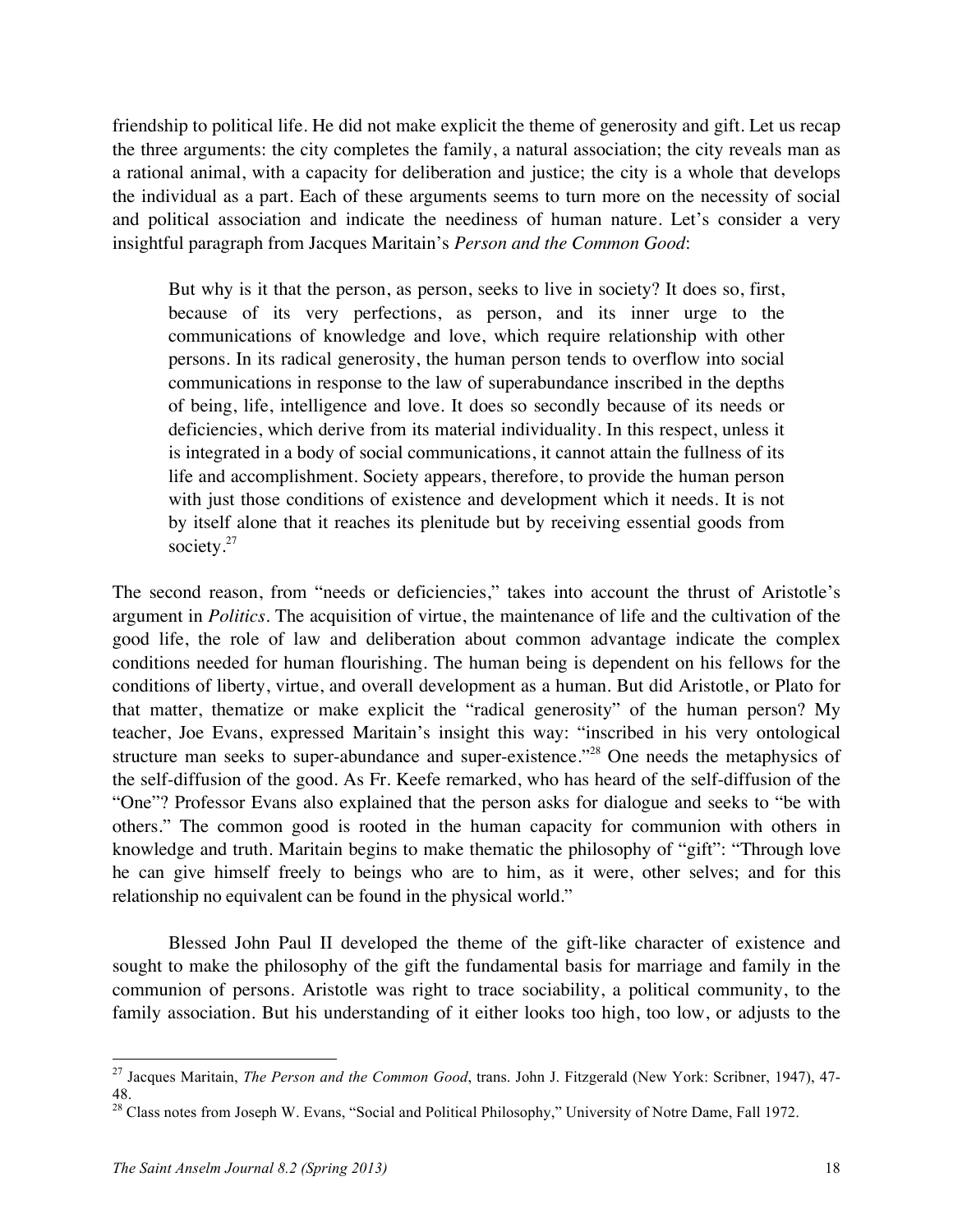pragmatic or utilitarian needs of the city. The low view reflects natural impulse, prior to personal decision or deliberation, as an exercise of the animal powers of the soul. Human beings can see their own lack of self-sufficiency and their need for social association in the "pairing of male and female." It is a rudimentary form of life requiring much support and transformation by the political society. The high view of procreation seeks explanation in the imitation of the eternal heavens and the separate substances through the perpetuation of the species. The eternal species achieves fuller substantial being, over time, than the individual as such. Both the Platonic idea and eternal species render the individual of derivative significance. Both the low and the high view of generation lose the distinctively human as well. The city does provide a more human measure for existence, situated in the *metaxy*, under the gods and above the animals. But the political excludes the less than fully rational and must use the offering up of families for the glory of the city. The few will remain in the honor of the city forever.

The rationale for social life in need and necessity obscures the deeper or true foundation of social life. When nature can be transformed, or needs redefined or met through various arrangements, the role of the family is questioned and the political order made utilitarian, influenced by a "culture of death." In *Fides et ratio* John Paul II said: "The need for a foundation for personal and communal life becomes all the more pressing at a time when we are faced with the patent inadequacy of perspectives in which the ephemeral is affirmed as a value and the possibility of discovering the real meaning of life is cast into doubt" (§6). That foundation must be sought on a theological ground; but it is a ground confirmed by a phenomenological analysis and fully consistent with the Thomistic philosophy of the person. John Paul II finds the best formulation in *Gaudium et spes*:

Indeed, the Lord Jesus, when He prayed to the Father, "that all may be one . . . as we are one" (John 17:21-22) opened up vistas closed to human reason, for He implied a certain likeness between the union of the divine Persons, and the unity of God's sons in truth and charity. This likeness reveals that man, who is the only creature on earth which God willed for itself, cannot fully find himself except through a sincere gift of himself. (§24)

The fundamental principle for human dignity is that God created each person for his or her own sake, as an end in itself. This does not provide an endorsement of moral powers for the underwriting of human autonomy. It is rather an affirmation of human dignity in light of its eternal destiny. But John Paul provides a more experiential basis for this understanding of human dignity in light of the family and the communion of persons. The family establishes an area of personal affirmation and understanding of the individual "in his or her uniqueness and unrepeatability":

The contrast between the ordinariness of all the facts of the birth of human beings in human families and the extraordinariness and unrepeatability of each of those facts leads to another contrast, one that highlights the meaning of each concrete family as a communion of persons. It is precisely for such a community that the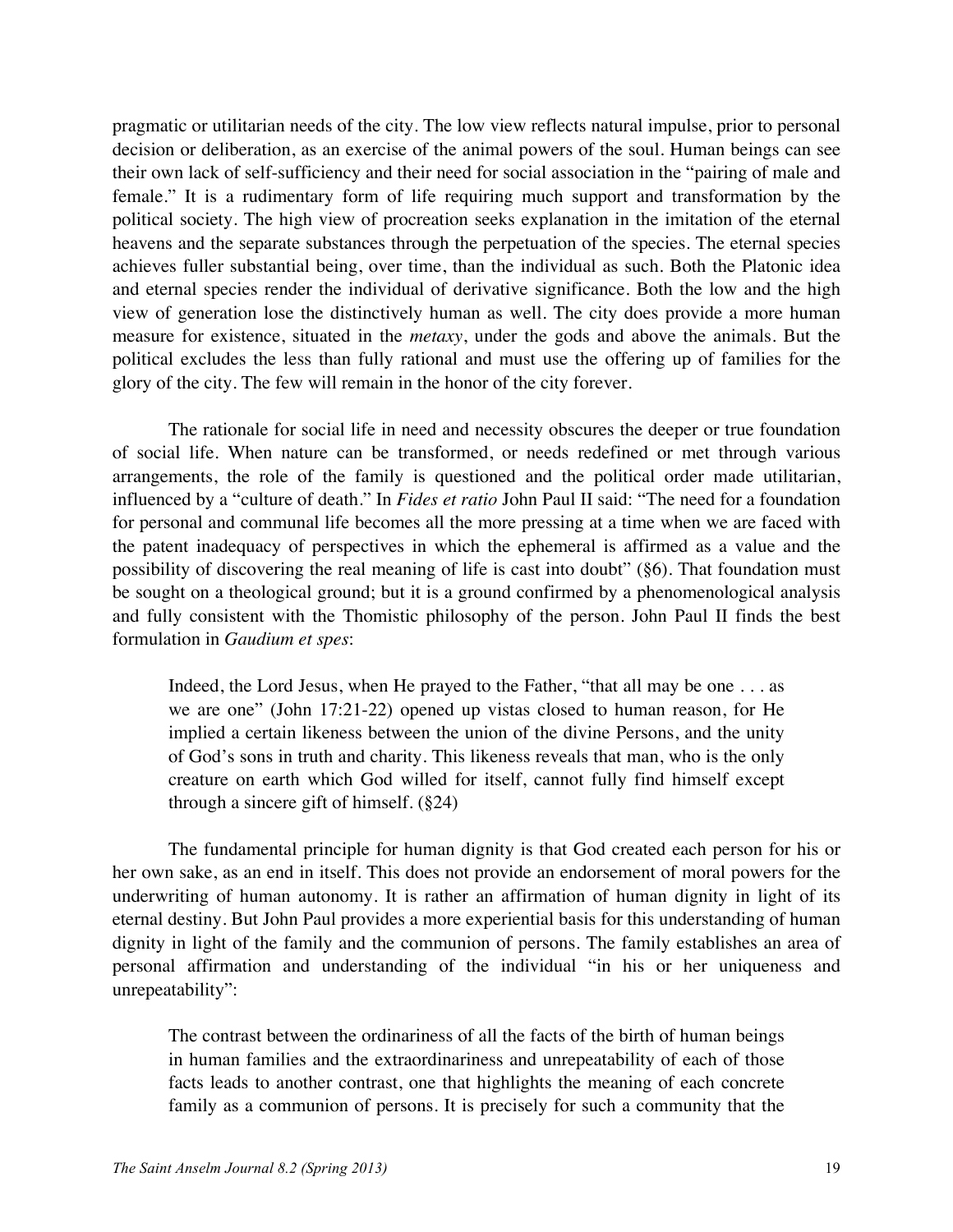fact of the birth of a human being is extraordinary and in each instance unique, as well as both personal and communal. Beyond this dimension, beyond the boundaries of the family, it loses this character and becomes a statistical fact, something to be subjected to various sorts of objectifications, up to the point of becoming merely a statistical entry. *The family is the place in which each human being appears in his or her own uniqueness and unrepeatability.* It is—and should be—the kind of special system of forces in which each person is important and needed because that person exists and because of who that person is. It is a profoundly *human* system, constructed upon the value of the person and concentrated entirely around this value.<sup>29</sup>

The family therefore defies the intelligible as form and as universal precisely in its very reality as individuals in relation; and so its meaning will escape the philosopher. The role and importance of the family comes up at the points of birth and death, which are potentially no more than statistics for all but the family. The reality of the family emerges between a theological proposition (each is willed for his or her own sake) and an everyday or commonplace truth (the family embraces each member in his or her uniqueness and unrepeatability). We touch upon the mystery of the human person in birth and death. But between dogmatic assertion and a sentimental platitude, Wojtyla asks us to delve deeper into the mystery of life. The dynamic reality of marriage of spouses possesses significance greater than the "pairing of male and female" for the generation of new life in a twilight of passion and convenience. It reveals the human capacity for personal gift and energizes the root of all human society. Wojtyla says that humans are "like unto God" by reason of their capacity for community with other persons. Yet we have to go deeper than a "unit of social life":

If we were to say that the actualization of this capacity and the confirmation of this truth about human beings is social life, this would be true, but it still would not capture the full depth that is proper and specific to this truth. Likewise, it would also be true to say that the family is a society, the smallest unit, but this would still not tell us much about the family and would fall short of the full ontological depth that we ought to discover and accentuate here. $30$ 

Wojtyla will state the social is a point of arrival, rather than his point of departure (as it is for Aristotle). His point of departure is the person and the "structure proper to a person." The structure or dynamism is self-possession and self-giving. "If the gift of oneself characterizes human activity, human conduct, it does so always because of this personal *esse*, which is capable of a disinterested gift of oneself."31 The human "social nature" derives from the capacity for "rational community as communio": the two "mutually contain and somehow imply one

 <sup>29</sup> Karol Wojtyla (Pope John Paul II), "The Family as a Community of Persons," in *Persons and Community:*  Selected Essays, trans. Theresa Sandok, OSM (New York: Peter Lang, 1993), 316.<br><sup>30</sup> Wojtyla, "The Family as a Community of Persons," *Persons and Community*, 318.<br><sup>31</sup> Wojtyla, "The Family as a Community of Persons," *Pers*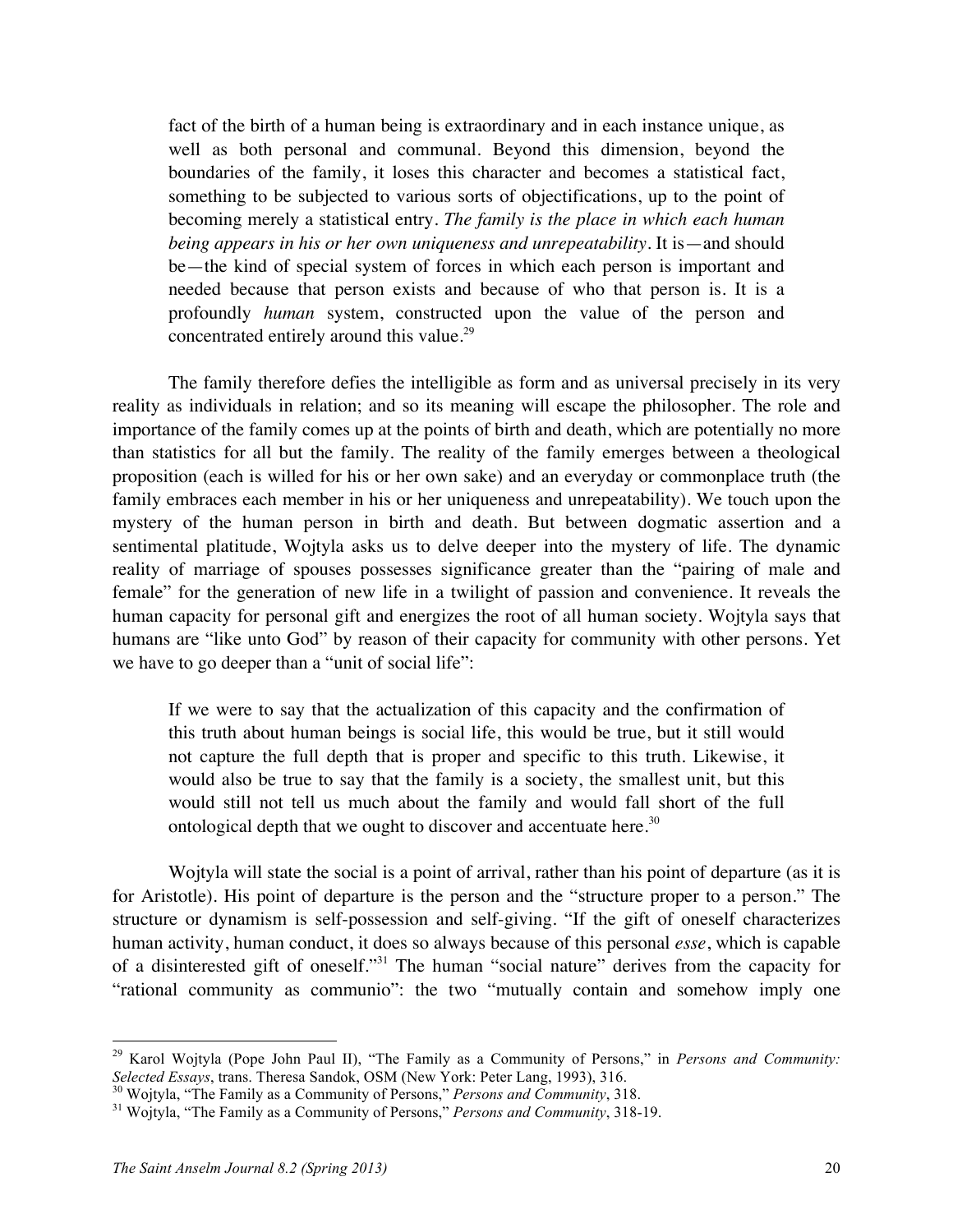another." But communio is deeper than social nature, and it is "far more indicative of the personal and interpersonal dimension of all social systems."<sup>32</sup>

The communio of persons requires the disinterested gift of self and the reception of the gift. Like friendship, the communio must be a mutual affirmation of the other in each one's gift. Wojtyla distinguishes between the communal as an adjective, the description of common action, and the communal as a "mode of being" or a disposition to confirm and reinforce the other in one's gift. Thus marriage is the perfect realization of the communio as a mode of being, for the "nature of a community of persons demands that this gift be not only *given* but also *received in the whole of its truth and authenticity*," that there must be a "genuine reception" of the gift or the "act through which the gift of the person is expressed."33 Marriage requires the mutual giving and reception of the gift of self over the course of a lifetime (until death do us part) and the exclusive commitment in totality of the self. Wojtyla thus coins the term a "theology of the body" to account for the significance of the sexually differentiated male and female as being most apt for communio and for the generation of new life, as an expansion of the *communio personarum*. Marriage as a *communio personarum* is "by nature open to these new persons, and through them it attains its proper fullness, not just in the biological or sociological sense, but precisely as a community with a truly communal character, a community that exists and acts on the basis of the bestowal of humanity and the mutual exchange of gifts."<sup>34</sup>

This phenomenological analysis reaches the purported root of human sociability. It is not reducible to any of the Aristotelian concepts, and it is capable of solving the Platonic question concerning the guardian. Aristotle would reduce the family to the natural or biological, as we have seen, either the achievement of the species in its endurance (no small thing) or to the neediness of passion and convenience (not at all evil aspects of sexuality and family, but not distinctively or essentially personal). Or Aristotle absorbs the family into the forms and purposes of the city as such with the result that a utilitarian approach overtakes the family in its readiness to serve the city. Wojtyla presents a deeper analysis to underscore the dignity of the person and the dynamic reality of self-giving, the radical generosity as the second aspect of human sociability, complementary to neediness.

The family does indeed feed the city primarily through the inner or spiritual formation of the person. John Paul II succinctly explains this in *Familiaris consortio*: "The family has vital and organic links with society, since it is its foundation and nourishes it continually through its role of service to life: it is from the family that citizens come to birth and it is within the family that they find the first school of the social virtues that are the animating principle of the existence and development of society itself" (§42). The animating principle of society he calls the "law of free-giving." He explains how vital the family is in embodying and perpetuating the principle of society: "by respecting and fostering personal dignity in each and every one as the only basis for

<sup>&</sup>lt;sup>32</sup> Wojtyla, "The Family as a Community of Persons," *Persons and Community*, 319.<br><sup>33</sup> Wojtyla, "The Family as a Community of Persons," *Persons and Community*, 322.<br><sup>34</sup> Wojtyla, "The Family as a Community of Persons,"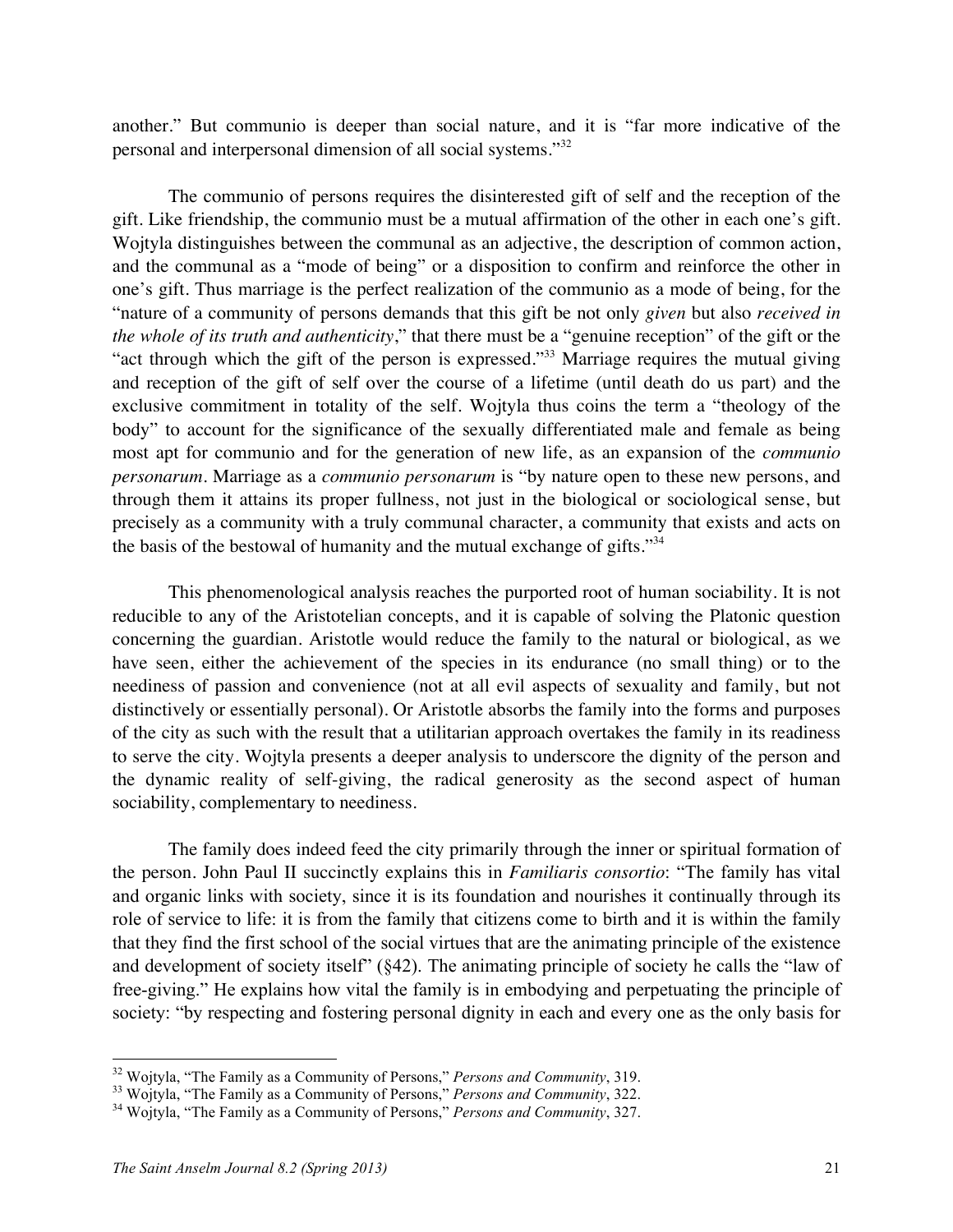value, this free giving takes the form of heartfelt acceptance, encounter and dialogue, disinterested availability, generous service and deep solidarity" (§43). The higher values of society, such as justice, are rooted in the family communion of persons, which continues to serve as an "example and stimulus for the broader community relationships marked by respect, justice, dialogue and love" (§43). Maritain recognizes the importance of personal life as a basis for political life—"it is understandable that society cannot *live* without the perpetual gifts which come from persons, each one of whom is *irreplaceable* and incommunicable" even though society may well treat persons as replaceable.<sup>35</sup> In contemporary society the family may well be the only way to resist the allure of the anonymous escape mentioned above in the Fr. Keefe article. John Paul II comments: "faced with a society that is running the risk of becoming more and more depersonalized and standardized and therefore inhuman and dehumanizing, with the negative results of many forms of escapism—such as alcoholism, drugs and even terrorism—the family possesses and continues still to release formidable energies capable of taking man out of his anonymity, keeping him conscious of his personal dignity, enriching him with deep humanity and actively placing him, in his uniqueness and unrepeatability, within the fabric of society"  $(843)$ .

To conclude this paper, let me look to John Paul II's confirmation of the major point made by Fr. Keefe. The prime analogate for being must be the Trinitarian God, not a monistic god of the Greeks or the uniform and pantheistic god of modern democracy.<sup>36</sup> The ultimate justification or true basis for understanding and practice of love as the disinterested gift of self is theological. He explains in his Apostolic exhortation, *Familiaris consortio*,

God is love and in Himself He lives a mystery of personal loving communion. Creating the human race in His own image and continually keeping it in being, God inscribed in the humanity of man and woman the vocation, and thus the capacity and responsibility, of love and communion. Love is therefore the fundamental and innate vocation of every human being. (§11)

As Maritain spoke of radical generosity as "inscribed in the very ontological structure" of human beings as tending towards super-abundance and super-existence, we can appreciate why Christian theology makes it possible for this theme to be made explicit and why the vocation to love and communion in marriage is the sure sign of it.

 <sup>35</sup> Jacques Maritain, *The Person and the Common Good*, Ch. IV: The Person and Society, http://www3.nd.edu/Departments/Maritain/etext/CG04.HTM.<br><sup>36</sup> Perhaps it may be of interest to read Tocqueville's spirited aside that "All those who still appreciate the true

nature of man's greatness should combine in the struggle against it [pantheism]." Alexis de Tocqueville, *Democracy in America*, trans. George Lawrence (New York: Harper Collins, 1988), 452. Pantheism combines that loss of individual existence and confidence with the deification of generality and the mass of men.